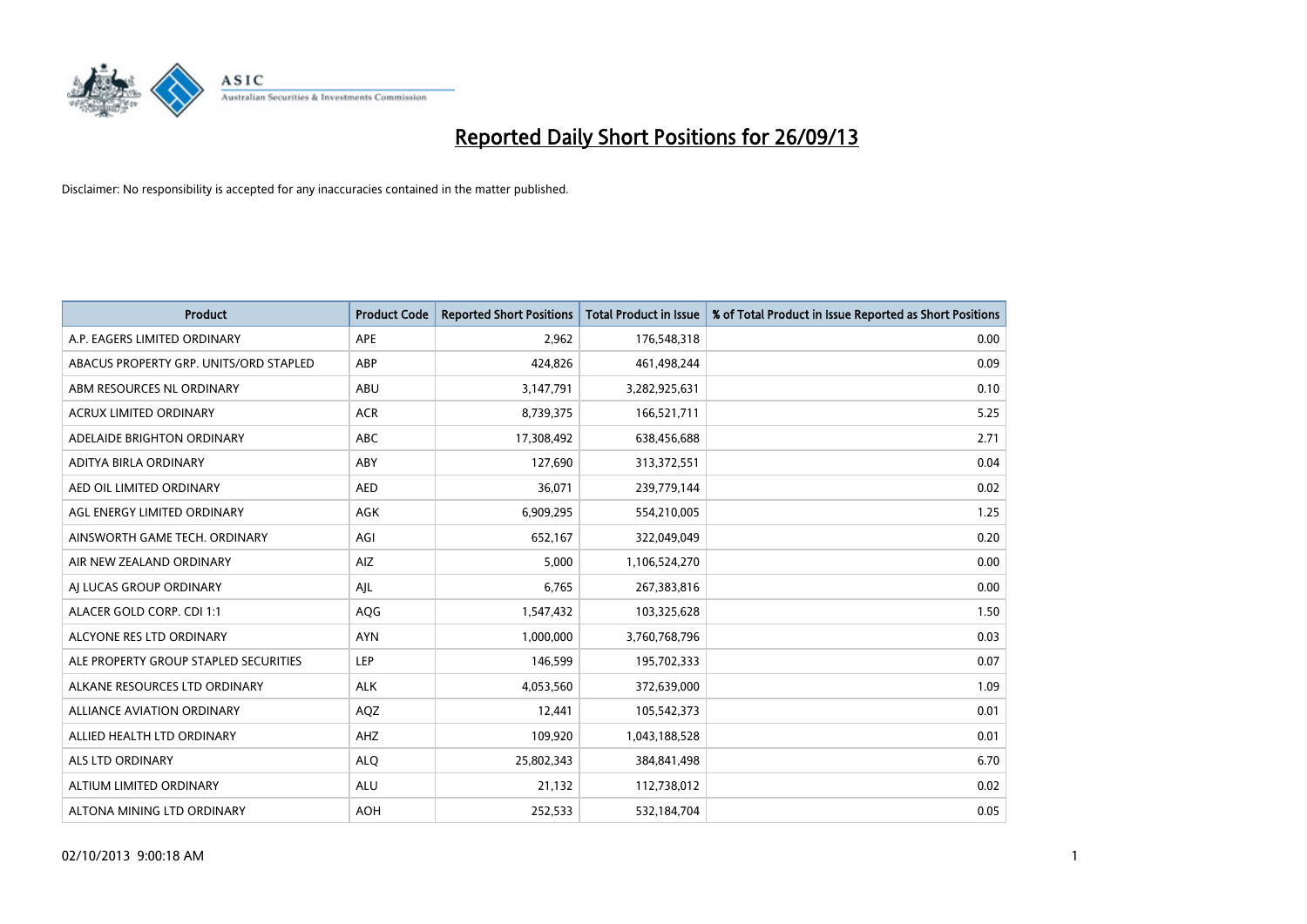

| <b>Product</b>                          | <b>Product Code</b> | <b>Reported Short Positions</b> | <b>Total Product in Issue</b> | % of Total Product in Issue Reported as Short Positions |
|-----------------------------------------|---------------------|---------------------------------|-------------------------------|---------------------------------------------------------|
| ALUMINA LIMITED ORDINARY                | <b>AWC</b>          | 176,958,600                     | 2,806,225,615                 | 6.31                                                    |
| AMALGAMATED HOLDINGS ORDINARY           | <b>AHD</b>          | 38,239                          | 157,806,992                   | 0.02                                                    |
| AMCOM TELECOMM. ORDINARY                | AMM                 | 506,041                         | 244,557,101                   | 0.21                                                    |
| AMCOR LIMITED ORDINARY                  | AMC                 | 3,894,134                       | 1,206,684,923                 | 0.32                                                    |
| AMP LIMITED ORDINARY                    | AMP                 | 21,744,840                      | 2,944,564,649                 | 0.74                                                    |
| AMPELLA MINING ORDINARY                 | AMX                 | 365,381                         | 248,000,493                   | 0.15                                                    |
| ANGLOGOLD ASHANTI CDI 5:1               | AGG                 | 9                               | 89,207,765                    | 0.00                                                    |
| ANSELL LIMITED ORDINARY                 | <b>ANN</b>          | 8,481,374                       | 130,617,963                   | 6.49                                                    |
| ANTARES ENERGY LTD ORDINARY             | <b>AZZ</b>          | 290,043                         | 255,000,000                   | 0.11                                                    |
| ANZ BANKING GRP LTD ORDINARY            | ANZ                 | 8,474,683                       | 2,743,614,407                 | 0.31                                                    |
| APA GROUP STAPLED SECURITIES            | APA                 | 10,817,807                      | 835,750,807                   | 1.29                                                    |
| APN NEWS & MEDIA ORDINARY               | <b>APN</b>          | 16,233,317                      | 661,526,586                   | 2.45                                                    |
| AQUARIUS PLATINUM. ORDINARY             | <b>AOP</b>          | 6,745,379                       | 486,851,336                   | 1.39                                                    |
| AOUILA RESOURCES ORDINARY               | <b>AQA</b>          | 14,525,754                      | 411,804,442                   | 3.53                                                    |
| ARAFURA RESOURCE LTD ORDINARY           | ARU                 | 8,367                           | 441,270,644                   | 0.00                                                    |
| ARB CORPORATION ORDINARY                | ARP                 | 832,698                         | 72,481,302                    | 1.15                                                    |
| ARDENT LEISURE GROUP STAPLED SECURITIES | AAD                 | 3,046,459                       | 404,994,420                   | 0.75                                                    |
| ARISTOCRAT LEISURE ORDINARY             | ALL                 | 7,640,124                       | 551,418,047                   | 1.39                                                    |
| ARRIUM LTD ORDINARY                     | ARI                 | 31,031,448                      | 1,355,433,903                 | 2.29                                                    |
| ASCIANO LIMITED ORDINARY                | <b>AIO</b>          | 15,870,036                      | 975,385,664                   | 1.63                                                    |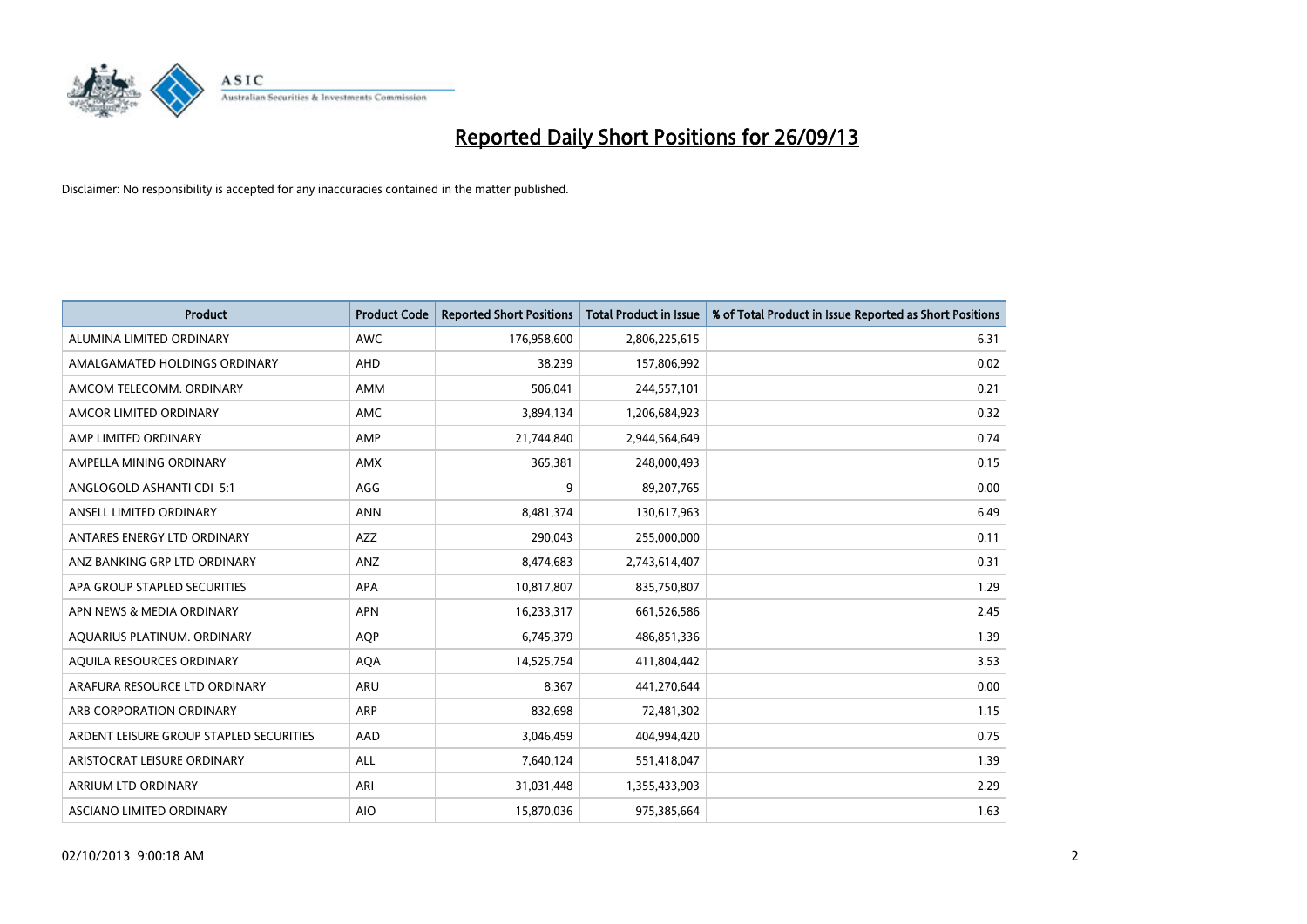

| <b>Product</b>                            | <b>Product Code</b> | <b>Reported Short Positions</b> | <b>Total Product in Issue</b> | % of Total Product in Issue Reported as Short Positions |
|-------------------------------------------|---------------------|---------------------------------|-------------------------------|---------------------------------------------------------|
| ASG GROUP LIMITED ORDINARY                | <b>ASZ</b>          | 1,230,924                       | 206,720,839                   | 0.60                                                    |
| ASPEN GROUP ORD/UNITS STAPLED             | <b>APZ</b>          | 399,069                         | 1,198,480,019                 | 0.03                                                    |
| ASTRO JAP PROP GROUP STAPLED US PROHIBIT. | AJA                 | 18,160                          | 67,211,752                    | 0.03                                                    |
| ASX LIMITED ORDINARY                      | ASX                 | 2,224,170                       | 193,595,162                   | 1.15                                                    |
| ATLANTIC LIMITED ORDINARY                 | ATI                 | 50,000                          | 154,757,339                   | 0.03                                                    |
| ATLAS IRON LIMITED ORDINARY               | <b>AGO</b>          | 41,175,534                      | 909,718,409                   | 4.53                                                    |
| AUCKLAND INTERNATION ORDINARY             | AIA                 | 122,703                         | 1,322,564,489                 | 0.01                                                    |
| AURIZON HOLDINGS LTD ORDINARY             | AZJ                 | 9,818,053                       | 2,137,284,503                 | 0.46                                                    |
| <b>AURORA OIL &amp; GAS ORDINARY</b>      | <b>AUT</b>          | 6,939,675                       | 448,785,778                   | 1.55                                                    |
| AUSDRILL LIMITED ORDINARY                 | ASL                 | 14,315,258                      | 312,277,224                   | 4.58                                                    |
| AUSENCO LIMITED ORDINARY                  | AAX                 | 1,020,244                       | 123,527,574                   | 0.83                                                    |
| <b>AUST VINTAGE LTD ORDINARY</b>          | <b>AVG</b>          | 475,000                         | 194,532,692                   | 0.24                                                    |
| AUSTAL LIMITED ORDINARY                   | ASB                 | 654,034                         | 346,007,639                   | 0.19                                                    |
| AUSTBROKERS HOLDINGS ORDINARY             | <b>AUB</b>          | 14,645                          | 58,271,735                    | 0.03                                                    |
| <b>AUSTIN ENGINEERING ORDINARY</b>        | ANG                 | 357,749                         | 73,164,403                    | 0.49                                                    |
| AUSTRALAND PROPERTY STAPLED SECURITY      | <b>ALZ</b>          | 1,368,871                       | 578,324,670                   | 0.24                                                    |
| AUSTRALIAN AGRICULT. ORDINARY             | AAC                 | 4,077,395                       | 313,113,358                   | 1.30                                                    |
| <b>AUSTRALIAN EDUCATION UNITS</b>         | <b>AEU</b>          | 2,179                           | 175,465,397                   | 0.00                                                    |
| AUSTRALIAN INFR LTD ORDINARY              | <b>AIX</b>          | 302,560                         | 620,733,944                   | 0.05                                                    |
| AUSTRALIAN PHARM. ORDINARY                | API                 | 980,283                         | 488,115,883                   | 0.20                                                    |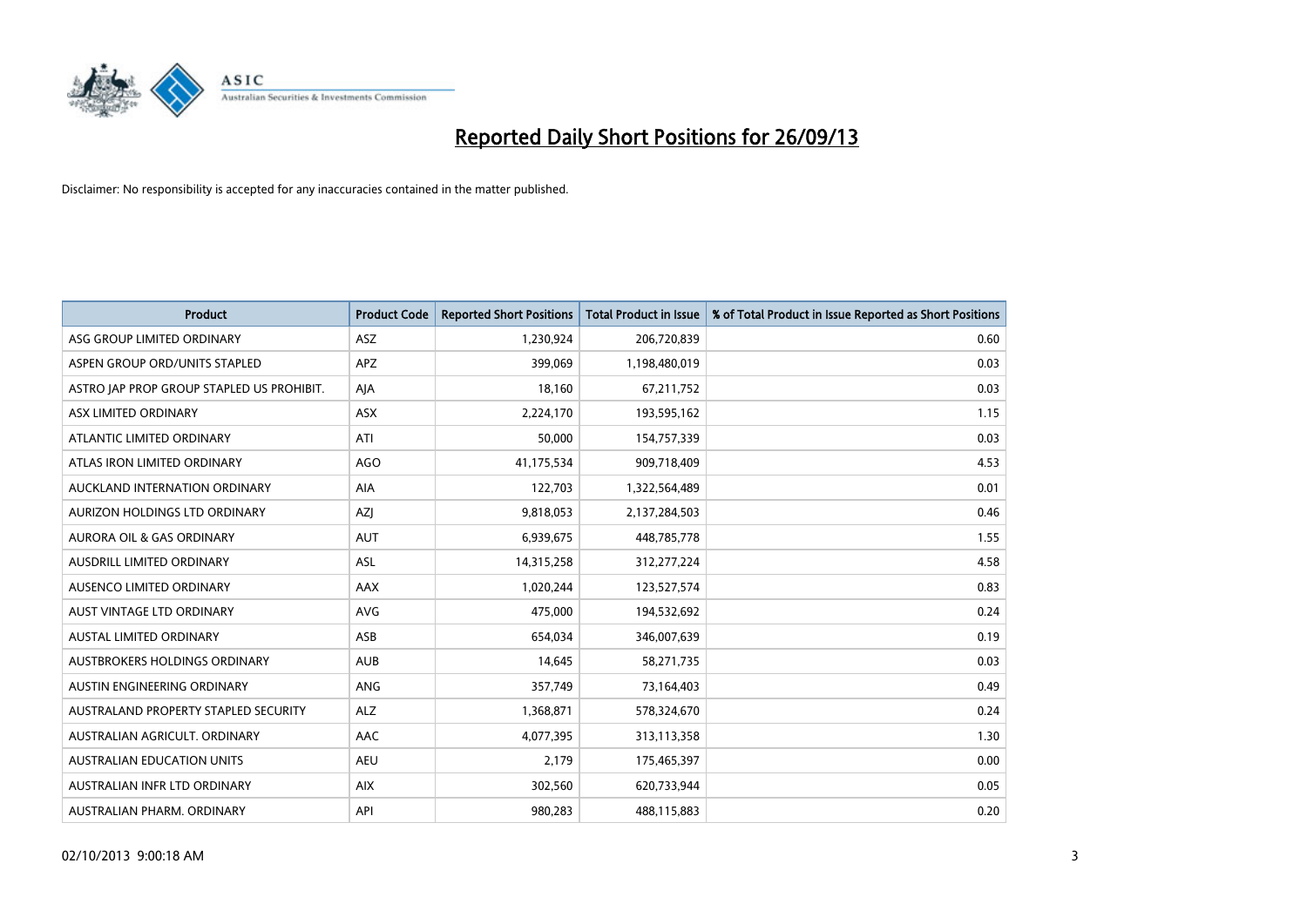

| <b>Product</b>                         | <b>Product Code</b> | <b>Reported Short Positions</b> | <b>Total Product in Issue</b> | % of Total Product in Issue Reported as Short Positions |
|----------------------------------------|---------------------|---------------------------------|-------------------------------|---------------------------------------------------------|
| <b>AUSTRALIAN POWER ORDINARY</b>       | <b>APK</b>          | 1.000                           | 192,246,334                   | 0.00                                                    |
| AUTOMOTIVE HOLDINGS ORDINARY           | AHE                 | 258,543                         | 260,579,682                   | 0.10                                                    |
| AVANCO RESOURCES LTD ORDINARY          | AVB                 | 100,000                         | 1,113,993,968                 | 0.01                                                    |
| AVJENNINGS LIMITED ORDINARY            | <b>AVJ</b>          | 69,999                          | 384,423,851                   | 0.02                                                    |
| AWE LIMITED ORDINARY                   | <b>AWE</b>          | 1,331,508                       | 522,116,985                   | 0.26                                                    |
| <b>BANDANNA ENERGY ORDINARY</b>        | <b>BND</b>          | 18,597,853                      | 528,481,199                   | 3.52                                                    |
| BANK OF QUEENSLAND. ORDINARY           | <b>BOQ</b>          | 8,867,154                       | 319,809,993                   | 2.77                                                    |
| <b>BASE RES LIMITED ORDINARY</b>       | <b>BSE</b>          | 4,519,994                       | 561,840,029                   | 0.80                                                    |
| BATHURST RES NZ LTD ORDINARY           | <b>BRL</b>          | 20,011,888                      | 807,135,097                   | 2.48                                                    |
| <b>BC IRON LIMITED ORDINARY</b>        | <b>BCI</b>          | 8,444                           | 123,628,630                   | 0.01                                                    |
| BEACH ENERGY LIMITED ORDINARY          | <b>BPT</b>          | 22,835,003                      | 1,269,521,118                 | 1.80                                                    |
| BEADELL RESOURCE LTD ORDINARY          | <b>BDR</b>          | 47,937,820                      | 788,277,280                   | 6.08                                                    |
| <b>BEGA CHEESE LTD ORDINARY</b>        | <b>BGA</b>          | 523,984                         | 151,866,050                   | 0.35                                                    |
| BENDIGO AND ADELAIDE ORDINARY          | <b>BEN</b>          | 12,235,221                      | 407,229,525                   | 3.00                                                    |
| BERKELEY RESOURCES ORDINARY            | <b>BKY</b>          | 629,378                         | 179,393,323                   | 0.35                                                    |
| <b>BHP BILLITON LIMITED ORDINARY</b>   | <b>BHP</b>          | 6,315,445                       | 3,211,691,105                 | 0.20                                                    |
| <b>BILLABONG ORDINARY</b>              | <b>BBG</b>          | 18,949,779                      | 478,944,292                   | 3.96                                                    |
| <b>BIONOMICS LIMITED ORDINARY</b>      | <b>BNO</b>          | 207,550                         | 411,587,046                   | 0.05                                                    |
| <b>BLACKMORES LIMITED ORDINARY</b>     | <b>BKL</b>          | 7,787                           | 16,973,764                    | 0.05                                                    |
| BLACKTHORN RESOURCES ORD US PROHIBITED | <b>BTR</b>          | 690,716                         | 164,285,950                   | 0.42                                                    |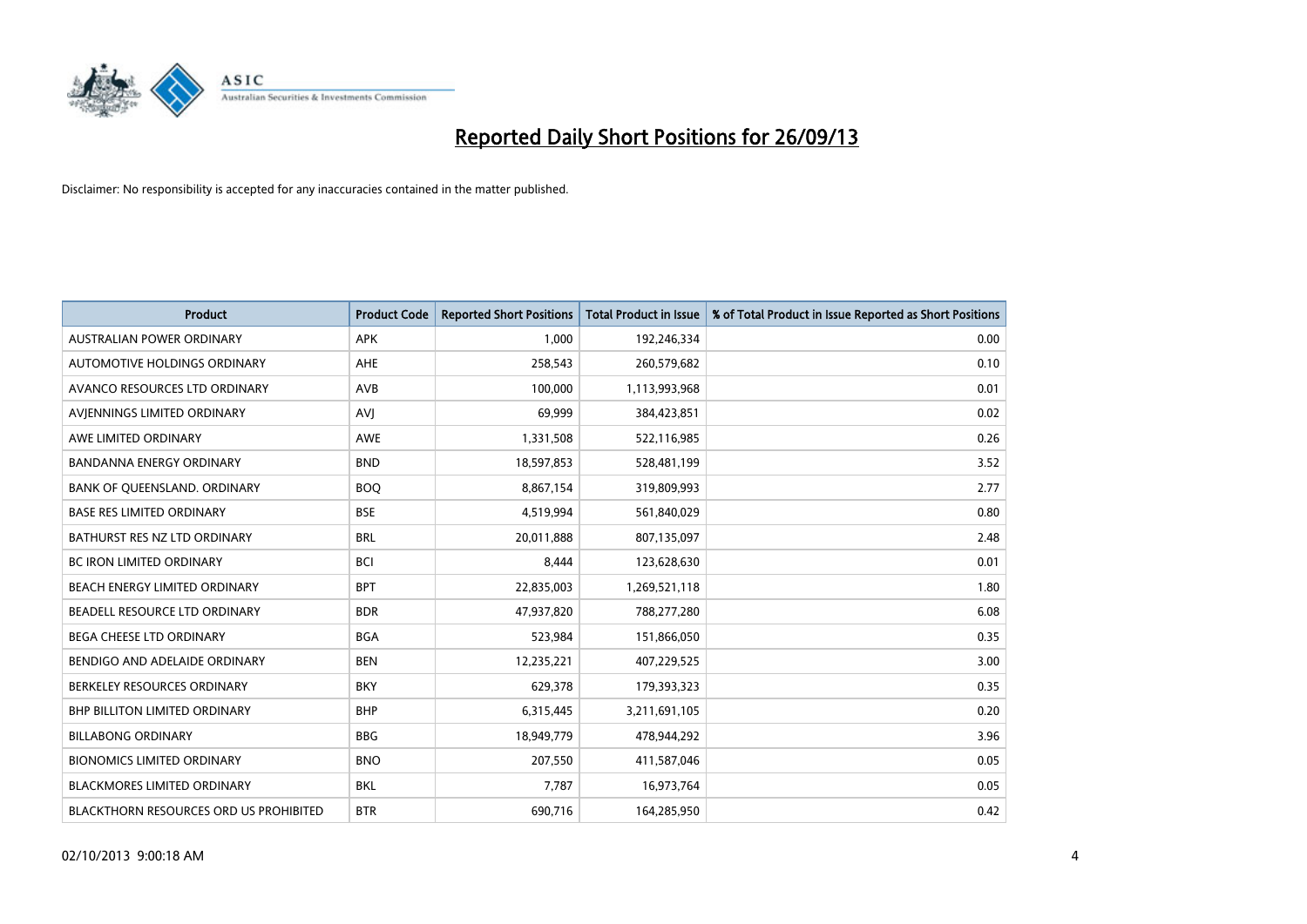

| <b>Product</b>                      | <b>Product Code</b> | <b>Reported Short Positions</b> | <b>Total Product in Issue</b> | % of Total Product in Issue Reported as Short Positions |
|-------------------------------------|---------------------|---------------------------------|-------------------------------|---------------------------------------------------------|
| BLUESCOPE STEEL LTD ORDINARY        | <b>BSL</b>          | 5, 151, 275                     | 558,733,728                   | 0.92                                                    |
| <b>BOART LONGYEAR ORDINARY</b>      | <b>BLY</b>          | 46,308,179                      | 461, 163, 412                 | 10.04                                                   |
| <b>BOOM LOGISTICS ORDINARY</b>      | <b>BOL</b>          | 99,999                          | 470,598,576                   | 0.02                                                    |
| BORAL LIMITED. ORDINARY             | <b>BLD</b>          | 60,503,770                      | 774,000,641                   | 7.82                                                    |
| <b>BRADKEN LIMITED ORDINARY</b>     | <b>BKN</b>          | 13,838,515                      | 169,240,662                   | 8.18                                                    |
| <b>BRAMBLES LIMITED ORDINARY</b>    | <b>BXB</b>          | 1,743,244                       | 1,558,696,462                 | 0.11                                                    |
| BREVILLE GROUP LTD ORDINARY         | <b>BRG</b>          | 3,567,203                       | 130,095,322                   | 2.74                                                    |
| <b>BRICKWORKS LIMITED ORDINARY</b>  | <b>BKW</b>          | 85,436                          | 147,818,132                   | 0.06                                                    |
| <b>BROCKMAN MINING LTD ORDINARY</b> | <b>BCK</b>          | 181,990                         | 7,894,482,131                 | 0.00                                                    |
| BT INVESTMENT MNGMNT ORDINARY       | <b>BTT</b>          | 29,493                          | 278,100,237                   | 0.01                                                    |
| BUCCANEER ENERGY LTD ORDINARY       | <b>BCC</b>          | 91,557                          | 2,398,671,956                 | 0.00                                                    |
| <b>BURU ENERGY ORDINARY</b>         | <b>BRU</b>          | 11,605,528                      | 298,365,707                   | 3.89                                                    |
| <b>BWP TRUST ORDINARY UNITS</b>     | <b>BWP</b>          | 7,047,990                       | 627,165,919                   | 1.12                                                    |
| <b>CABCHARGE AUSTRALIA ORDINARY</b> | CAB                 | 13,352,219                      | 120,430,683                   | 11.09                                                   |
| CALTEX AUSTRALIA ORDINARY           | <b>CTX</b>          | 1,932,088                       | 270,000,000                   | 0.72                                                    |
| CAPE LAMBERT RES LTD ORDINARY       | <b>CFE</b>          | 19,764                          | 676,191,942                   | 0.00                                                    |
| CAPITOL HEALTH ORDINARY             | CAI                 | 20,000                          | 430,432,121                   | 0.00                                                    |
| <b>CARBON ENERGY ORDINARY</b>       | <b>CNX</b>          | 120,261                         | 975,168,303                   | 0.01                                                    |
| <b>CARDNO LIMITED ORDINARY</b>      | CDD                 | 9,748,818                       | 144,126,327                   | 6.76                                                    |
| CARNARVON PETROLEUM ORDINARY        | <b>CVN</b>          | 39,246                          | 934,109,501                   | 0.00                                                    |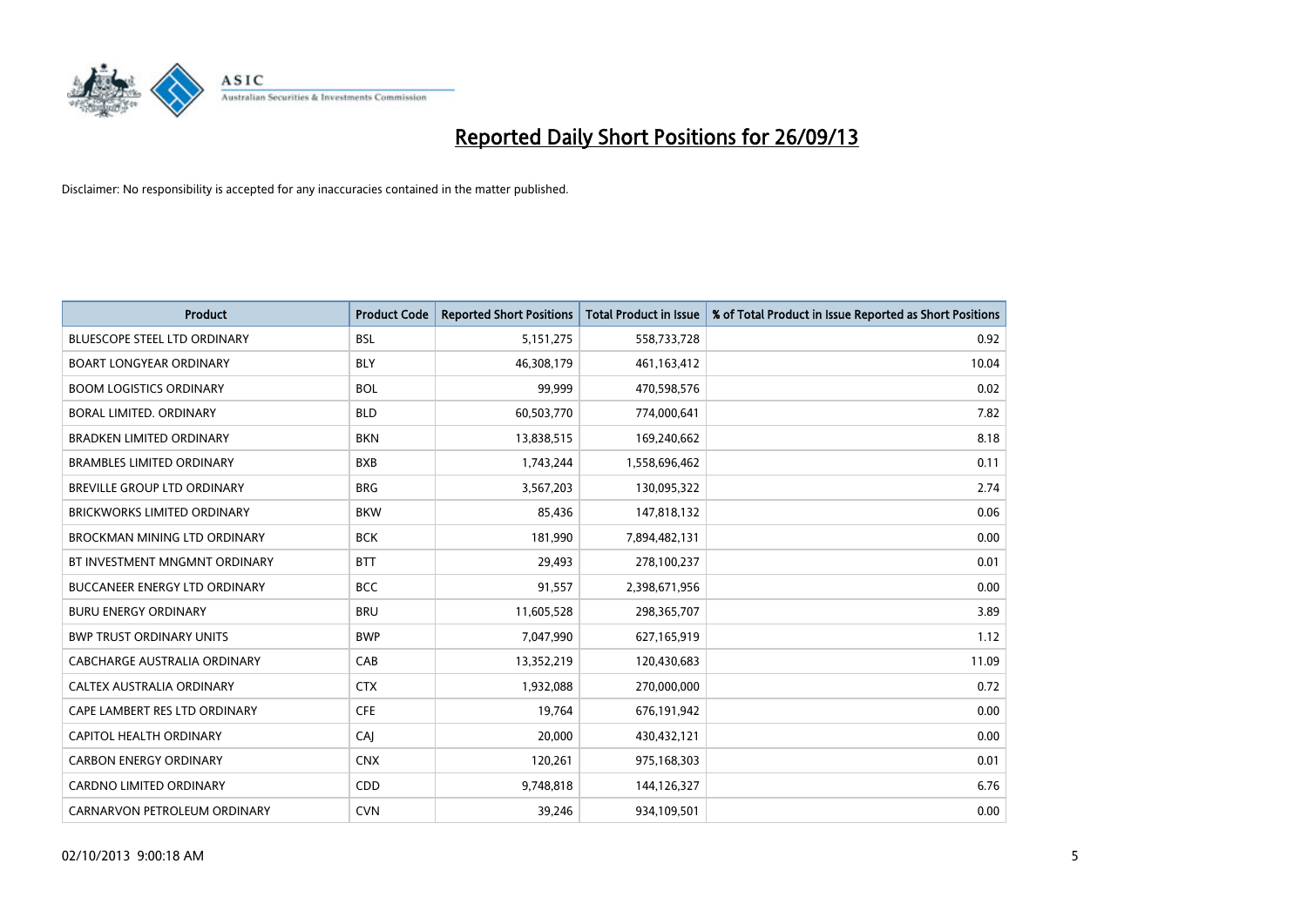

| <b>Product</b>                          | <b>Product Code</b> | <b>Reported Short Positions</b> | <b>Total Product in Issue</b> | % of Total Product in Issue Reported as Short Positions |
|-----------------------------------------|---------------------|---------------------------------|-------------------------------|---------------------------------------------------------|
| CARSALES.COM LTD ORDINARY               | <b>CRZ</b>          | 2,314,729                       | 237,513,965                   | 0.97                                                    |
| <b>CASH CONVERTERS ORDINARY</b>         | CCV                 | 4,371,476                       | 423,861,025                   | 1.03                                                    |
| CEDAR WOODS PROP. ORDINARY              | <b>CWP</b>          | 281,665                         | 73,359,551                    | 0.38                                                    |
| CENTRAL PETROLEUM ORDINARY              | <b>CTP</b>          | 1,118,754                       | 1,546,078,845                 | 0.07                                                    |
| <b>CERAMIC FUEL CELLS ORDINARY</b>      | <b>CFU</b>          | 991,102                         | 1,591,941,620                 | 0.06                                                    |
| CFS RETAIL TRUST GRP STAPLED SECURITIES | <b>CFX</b>          | 57,448,871                      | 2,858,286,690                 | 2.01                                                    |
| <b>CHALICE GOLD MINES ORDINARY</b>      | <b>CHN</b>          | 50.000                          | 251,230,886                   | 0.02                                                    |
| CHALLENGER DIV.PRO. STAPLED UNITS       | <b>CDI</b>          | 53,662                          | 214,101,013                   | 0.03                                                    |
| <b>CHALLENGER LIMITED ORDINARY</b>      | <b>CGF</b>          | 3,522,391                       | 530,862,585                   | 0.66                                                    |
| CHANDLER MACLEOD LTD ORDINARY           | <b>CMG</b>          | 4,158,390                       | 469,679,390                   | 0.89                                                    |
| CHARTER HALL GROUP STAPLED US PROHIBIT. | <b>CHC</b>          | 235,423                         | 309,018,843                   | 0.08                                                    |
| <b>CHARTER HALL RETAIL UNITS</b>        | <b>CQR</b>          | 8,165,485                       | 341,843,880                   | 2.39                                                    |
| <b>CHORUS LIMITED ORDINARY</b>          | CNU                 | 619,916                         | 389,299,049                   | 0.16                                                    |
| CITIGOLD CORP LTD ORDINARY              | <b>CTO</b>          | 153,427                         | 1,352,907,765                 | 0.01                                                    |
| <b>CLOUGH LIMITED ORDINARY</b>          | <b>CLO</b>          | 529,578                         | 777,203,039                   | 0.07                                                    |
| COAL OF AFRICA LTD ORDINARY             | <b>CZA</b>          | 10,426                          | 1,048,368,613                 | 0.00                                                    |
| <b>COALSPUR MINES LTD ORDINARY</b>      | <b>CPL</b>          | 9,766,209                       | 641,394,435                   | 1.52                                                    |
| COCA-COLA AMATIL ORDINARY               | <b>CCL</b>          | 17,957,985                      | 763,590,249                   | 2.35                                                    |
| <b>COCHLEAR LIMITED ORDINARY</b>        | <b>COH</b>          | 8,107,159                       | 57,040,932                    | 14.21                                                   |
| <b>COCKATOO COAL ORDINARY</b>           | <b>COK</b>          | 9,383,309                       | 886,294,158                   | 1.06                                                    |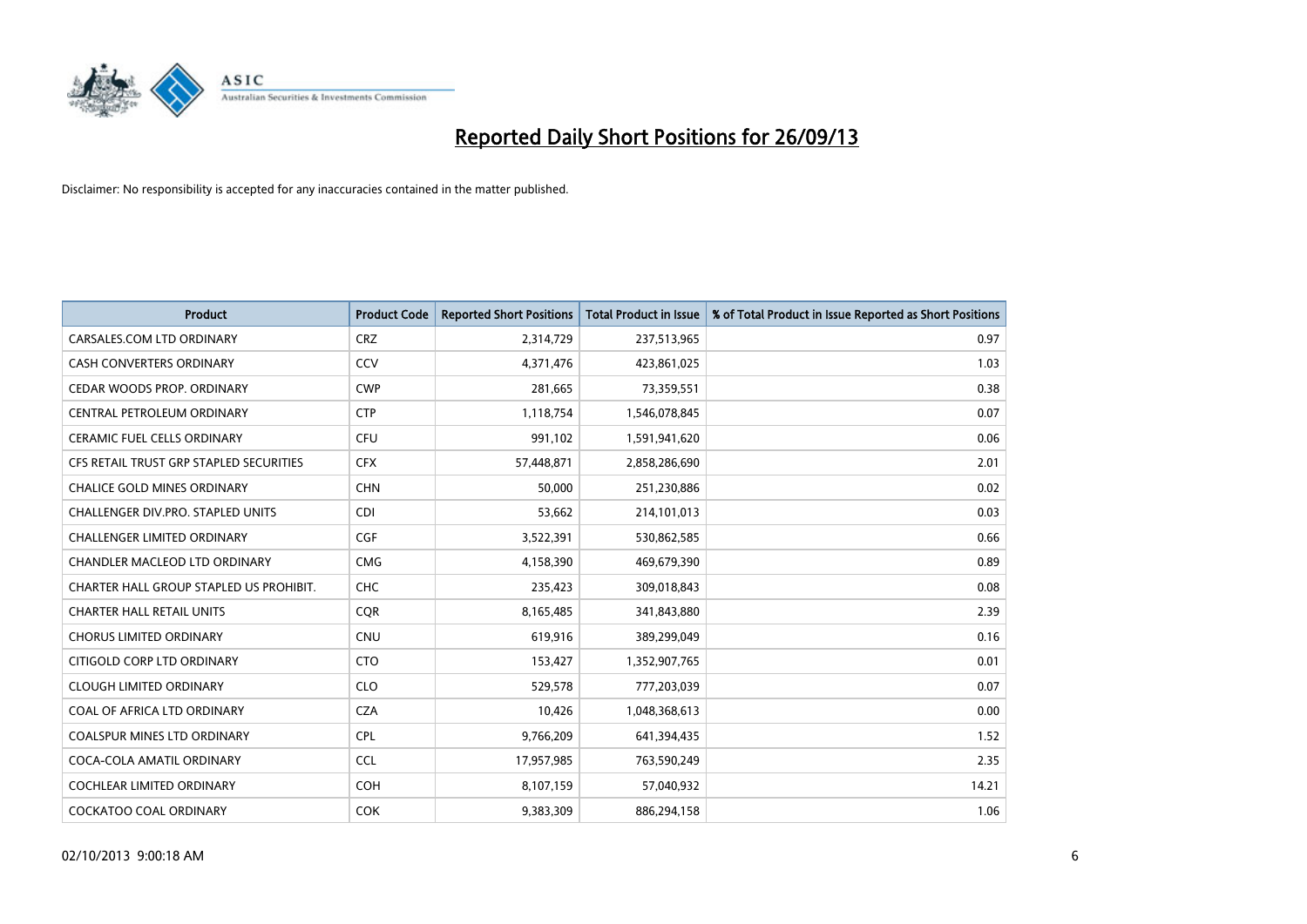

| <b>Product</b>                          | <b>Product Code</b> | <b>Reported Short Positions</b> | <b>Total Product in Issue</b> | % of Total Product in Issue Reported as Short Positions |
|-----------------------------------------|---------------------|---------------------------------|-------------------------------|---------------------------------------------------------|
| <b>CODAN LIMITED ORDINARY</b>           | <b>CDA</b>          | 1,196,884                       | 176,926,104                   | 0.68                                                    |
| COFFEY INTERNATIONAL ORDINARY           | <b>COF</b>          | 41,002                          | 255,833,165                   | 0.02                                                    |
| <b>COLLECTION HOUSE ORDINARY</b>        | <b>CLH</b>          | 1,354,987                       | 123,907,720                   | 1.09                                                    |
| COMMONWEALTH BANK, ORDINARY             | <b>CBA</b>          | 8,286,719                       | 1,611,928,836                 | 0.51                                                    |
| <b>COMMONWEALTH PROP ORDINARY UNITS</b> | <b>CPA</b>          | 30,835,393                      | 2,347,003,413                 | 1.31                                                    |
| <b>COMPASS RESOURCES ORDINARY</b>       | <b>CMR</b>          | 7,472                           | 1,403,744,100                 | 0.00                                                    |
| <b>COMPUTERSHARE LTD ORDINARY</b>       | <b>CPU</b>          | 11,649,792                      | 556,203,079                   | 2.09                                                    |
| <b>COOPER ENERGY LTD ORDINARY</b>       | <b>COE</b>          | 18,982                          | 329,099,922                   | 0.01                                                    |
| <b>CORP TRAVEL LIMITED ORDINARY</b>     | <b>CTD</b>          | 229,063                         | 78,246,245                    | 0.29                                                    |
| <b>CREDIT CORP GROUP ORDINARY</b>       | CCP                 | 6,920                           | 46,131,882                    | 0.02                                                    |
| <b>CROMWELL PROP STAPLED SECURITIES</b> | <b>CMW</b>          | 16,562,742                      | 1,719,157,262                 | 0.96                                                    |
| <b>CROWE HORWATH AUS ORDINARY</b>       | <b>CRH</b>          | 1,124,103                       | 269,665,096                   | 0.42                                                    |
| <b>CROWN LIMITED ORDINARY</b>           | <b>CWN</b>          | 3,936,080                       | 728,394,185                   | 0.54                                                    |
| <b>CSG LIMITED ORDINARY</b>             | CSV                 | 390,581                         | 278,973,075                   | 0.14                                                    |
| <b>CSL LIMITED ORDINARY</b>             | <b>CSL</b>          | 338,930                         | 487, 165, 144                 | 0.07                                                    |
| <b>CSR LIMITED ORDINARY</b>             | <b>CSR</b>          | 35,362,674                      | 506,000,315                   | 6.99                                                    |
| <b>CUDECO LIMITED ORDINARY</b>          | CDU                 | 8,183,539                       | 205,017,174                   | 3.99                                                    |
| DART ENERGY LTD ORDINARY                | <b>DTE</b>          | 7,549,224                       | 1,010,608,214                 | 0.75                                                    |
| DATA#3 LIMITED ORDINARY                 | <b>DTL</b>          | 68,297                          | 153,974,950                   | 0.04                                                    |
| DAVID JONES LIMITED ORDINARY            | <b>DJS</b>          | 55,576,631                      | 535,002,401                   | 10.39                                                   |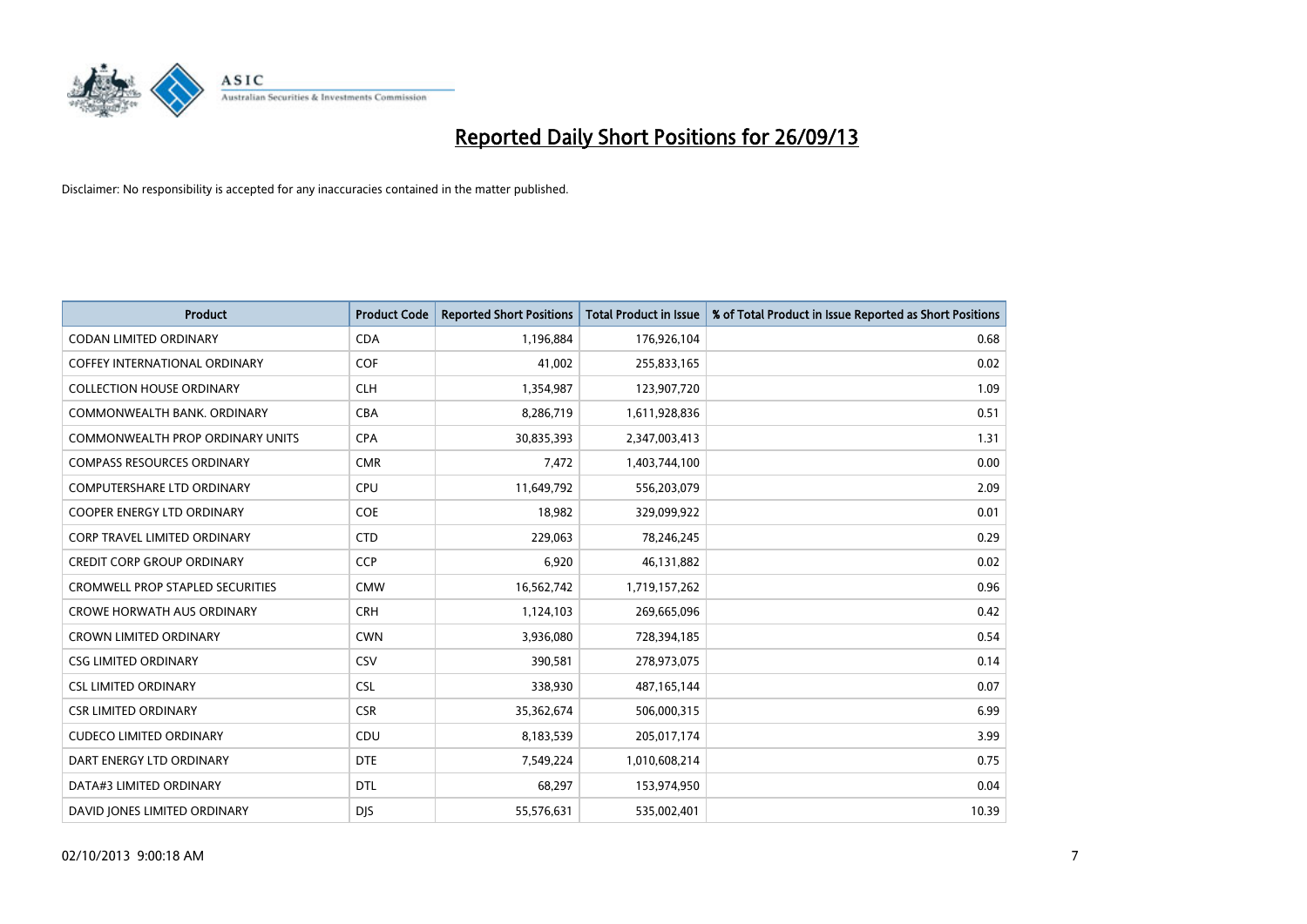

| Product                              | <b>Product Code</b> | <b>Reported Short Positions</b> | <b>Total Product in Issue</b> | % of Total Product in Issue Reported as Short Positions |
|--------------------------------------|---------------------|---------------------------------|-------------------------------|---------------------------------------------------------|
| DECMIL GROUP LIMITED ORDINARY        | <b>DCG</b>          | 3,886,928                       | 168,657,794                   | 2.30                                                    |
| DEEP YELLOW LIMITED ORDINARY         | <b>DYL</b>          | 100,002                         | 1,562,794,247                 | 0.01                                                    |
| DEXUS PROPERTY GROUP STAPLED UNITS   | <b>DXS</b>          | 12,622,054                      | 4,673,157,562                 | 0.27                                                    |
| DISCOVERY METALS LTD ORDINARY        | <b>DML</b>          | 11,292,831                      | 486,986,451                   | 2.32                                                    |
| DOMINO PIZZA ENTERPR ORDINARY        | <b>DMP</b>          | 344,658                         | 85,855,713                    | 0.40                                                    |
| DOWNER EDI LIMITED ORDINARY          | <b>DOW</b>          | 11,670,334                      | 434,734,970                   | 2.68                                                    |
| DRILLSEARCH ENERGY ORDINARY          | <b>DLS</b>          | 15,426,429                      | 429,665,895                   | 3.59                                                    |
| DUET GROUP STAPLED US PROHIBIT.      | <b>DUE</b>          | 7,919,309                       | 1,237,195,531                 | 0.64                                                    |
| DULUXGROUP LIMITED ORDINARY          | <b>DLX</b>          | 2,721,730                       | 377,019,430                   | 0.72                                                    |
| <b>DWS LTD ORDINARY</b>              | <b>DWS</b>          | 462,728                         | 132,362,763                   | 0.35                                                    |
| ECHO ENTERTAINMENT ORDINARY          | <b>EGP</b>          | 5,638,291                       | 825,672,730                   | 0.68                                                    |
| <b>ELDERS LIMITED ORDINARY</b>       | ELD                 | 18,836,311                      | 455,013,329                   | 4.14                                                    |
| ELEMENTAL MINERALS ORDINARY          | <b>ELM</b>          | 7,886                           | 303,263,391                   | 0.00                                                    |
| ELEMENTOS LIMITED ORDINARY           | <b>ELT</b>          | 16                              | 188,638,746                   | 0.00                                                    |
| <b>EMECO HOLDINGS ORDINARY</b>       | <b>EHL</b>          | 13,301,758                      | 599,675,707                   | 2.22                                                    |
| <b>ENDEAVOUR MIN CORP CDI 1:1</b>    | <b>EVR</b>          | 403,068                         | 94,057,031                    | 0.43                                                    |
| <b>ENERGY DEVELOPMENTS ORDINARY</b>  | <b>ENE</b>          | 1,000                           | 162,829,887                   | 0.00                                                    |
| ENERGY RESOURCES ORDINARY 'A'        | <b>ERA</b>          | 8,601,885                       | 517,725,062                   | 1.66                                                    |
| <b>ENERGY WORLD CORPOR, ORDINARY</b> | <b>EWC</b>          | 29,857,923                      | 1,734,166,672                 | 1.72                                                    |
| ENVESTRA LIMITED ORDINARY            | <b>ENV</b>          | 4,747,208                       | 1,796,808,474                 | 0.26                                                    |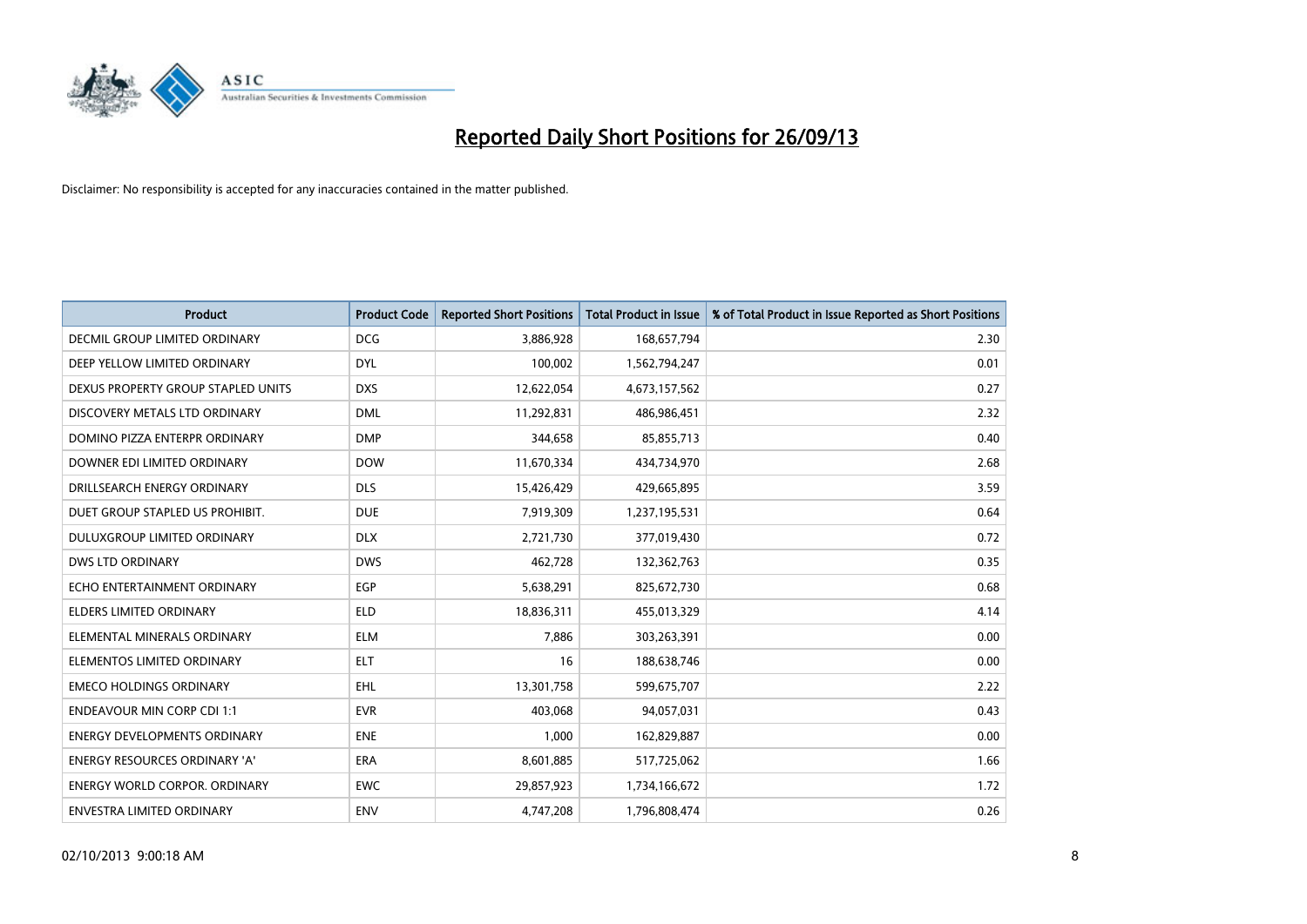

| <b>Product</b>                         | <b>Product Code</b> | <b>Reported Short Positions</b> | <b>Total Product in Issue</b> | % of Total Product in Issue Reported as Short Positions |
|----------------------------------------|---------------------|---------------------------------|-------------------------------|---------------------------------------------------------|
| EQUATORIAL RES LTD ORDINARY            | EQX                 | 8                               | 121,885,353                   | 0.00                                                    |
| ERM POWER LIMITED ORDINARY             | <b>EPW</b>          | 87,656                          | 208,116,807                   | 0.04                                                    |
| ESERVGLOBAL LIMITED ORDINARY           | ESV                 | 6,768,601                       | 249,045,997                   | 2.72                                                    |
| EVOLUTION MINING LTD ORDINARY          | <b>EVN</b>          | 18,994,381                      | 708,652,367                   | 2.68                                                    |
| <b>FAIRFAX MEDIA LTD ORDINARY</b>      | <b>FXI</b>          | 281,463,323                     | 2,351,955,725                 | 11.97                                                   |
| <b>FANTASTIC HOLDINGS ORDINARY</b>     | <b>FAN</b>          | 11,364                          | 103,068,398                   | 0.01                                                    |
| <b>FAR LTD ORDINARY</b>                | <b>FAR</b>          | 24,589,771                      | 2,499,846,742                 | 0.98                                                    |
| FEDERATION CNTRES ORD/UNIT STAPLED SEC | <b>FDC</b>          | 3,488,561                       | 1,427,641,565                 | 0.24                                                    |
| FINBAR GROUP LIMITED ORDINARY          | <b>FRI</b>          | 18,433                          | 220,847,184                   | 0.01                                                    |
| FISHER & PAYKEL H. ORDINARY            | <b>FPH</b>          | 231,002                         | 546,818,940                   | 0.04                                                    |
| FKP PROPERTY GROUP STAPLED SECURITIES  | <b>FKP</b>          | 9,073,259                       | 321,578,705                   | 2.82                                                    |
| FLEETWOOD CORP ORDINARY                | <b>FWD</b>          | 2,572,850                       | 60,522,619                    | 4.25                                                    |
| FLETCHER BUILDING ORDINARY             | <b>FBU</b>          | 4,583,824                       | 686,096,427                   | 0.67                                                    |
| FLEXIGROUP LIMITED ORDINARY            | <b>FXL</b>          | 73,345                          | 303,385,394                   | 0.02                                                    |
| <b>FLIGHT CENTRE ORDINARY</b>          | <b>FLT</b>          | 3,576,761                       | 100,523,468                   | 3.56                                                    |
| FLINDERS MINES LTD ORDINARY            | <b>FMS</b>          | 2,913,441                       | 1,824,843,676                 | 0.16                                                    |
| FOCUS MINERALS LTD ORDINARY            | <b>FML</b>          | 30,552,473                      | 9,137,375,877                 | 0.33                                                    |
| FORGE GROUP LIMITED ORDINARY           | FGE                 | 1,453,024                       | 86,169,014                    | 1.69                                                    |
| FORTESCUE METALS GRP ORDINARY          | <b>FMG</b>          | 179,041,242                     | 3,113,798,659                 | 5.75                                                    |
| <b>G.U.D. HOLDINGS ORDINARY</b>        | GUD                 | 6,186,347                       | 71,341,319                    | 8.67                                                    |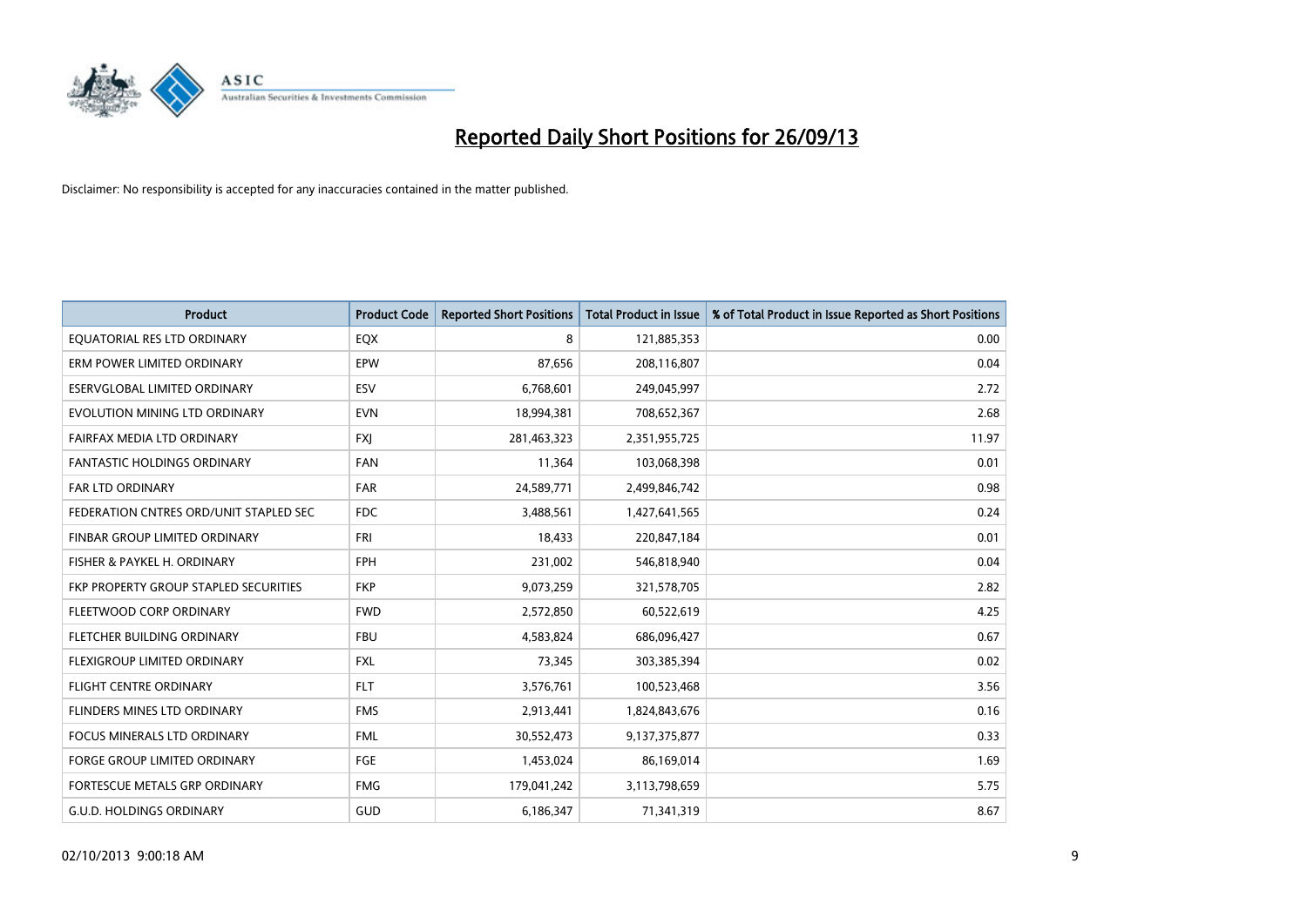

| <b>Product</b>                                   | <b>Product Code</b> | <b>Reported Short Positions</b> | <b>Total Product in Issue</b> | % of Total Product in Issue Reported as Short Positions |
|--------------------------------------------------|---------------------|---------------------------------|-------------------------------|---------------------------------------------------------|
| <b>G8 EDUCATION LIMITED ORDINARY</b>             | <b>GEM</b>          | 1,840,733                       | 273,390,260                   | 0.67                                                    |
| <b>GALAXY RESOURCES ORDINARY</b>                 | GXY                 | 11,864,269                      | 979,834,646                   | 1.21                                                    |
| <b>GALILEO JAPAN TRUST UNIT</b>                  | GJT                 | 9,890                           | 8,111,332                     | 0.12                                                    |
| <b>GENETIC TECHNOLOGIES ORDINARY</b>             | <b>GTG</b>          | 200,610                         | 517,138,486                   | 0.04                                                    |
| <b>GEODYNAMICS LIMITED ORDINARY</b>              | GDY                 | 850                             | 406,452,608                   | 0.00                                                    |
| GI DYNAMICS, INC CDI US PROHIBITED               | GID                 | 5,188                           | 389,977,755                   | 0.00                                                    |
| <b>GINDALBIE METALS LTD ORDINARY</b>             | <b>GBG</b>          | 52,638,221                      | 1,492,982,791                 | 3.53                                                    |
| <b>GOODMAN FIELDER, ORDINARY</b>                 | GFF                 | 34,616,073                      | 1,955,559,207                 | 1.77                                                    |
| <b>GOODMAN GROUP STAPLED</b>                     | <b>GMG</b>          | 3,605,468                       | 1,718,698,949                 | 0.21                                                    |
| <b>GPT GROUP STAPLED SEC.</b>                    | GPT                 | 5,940,085                       | 1,694,888,638                 | 0.35                                                    |
| <b>GRAINCORP LIMITED A CLASS ORDINARY</b>        | <b>GNC</b>          | 24,612                          | 228,855,628                   | 0.01                                                    |
| <b>GRANGE RESOURCES, ORDINARY</b>                | <b>GRR</b>          | 5,151,500                       | 1,156,492,195                 | 0.45                                                    |
| <b>GREENCROSS LIMITED ORDINARY</b>               | GXL                 | 512                             | 37,535,276                    | 0.00                                                    |
| <b>GREENLAND MIN EN LTD ORDINARY</b>             | GGG                 | 5,055,577                       | 572,720,096                   | 0.88                                                    |
| <b>GROWTHPOINT PROPERTY ORD/UNIT STAPLED SEC</b> | GOZ                 | 96,078                          | 414,229,412                   | 0.02                                                    |
| <b>GRYPHON MINERALS LTD ORDINARY</b>             | GRY                 | 8,736,481                       | 400,691,164                   | 2.18                                                    |
| <b>GUILDFORD COAL LTD ORDINARY</b>               | <b>GUF</b>          | 456,166                         | 635,046,899                   | 0.07                                                    |
| <b>GWA GROUP LTD ORDINARY</b>                    | <b>GWA</b>          | 14,410,567                      | 306,533,770                   | 4.70                                                    |
| HARVEY NORMAN ORDINARY                           | <b>HVN</b>          | 63,812,841                      | 1,062,316,784                 | 6.01                                                    |
| <b>HENDERSON GROUP CDI 1:1</b>                   | <b>HGG</b>          | 1,807,356                       | 733,252,837                   | 0.25                                                    |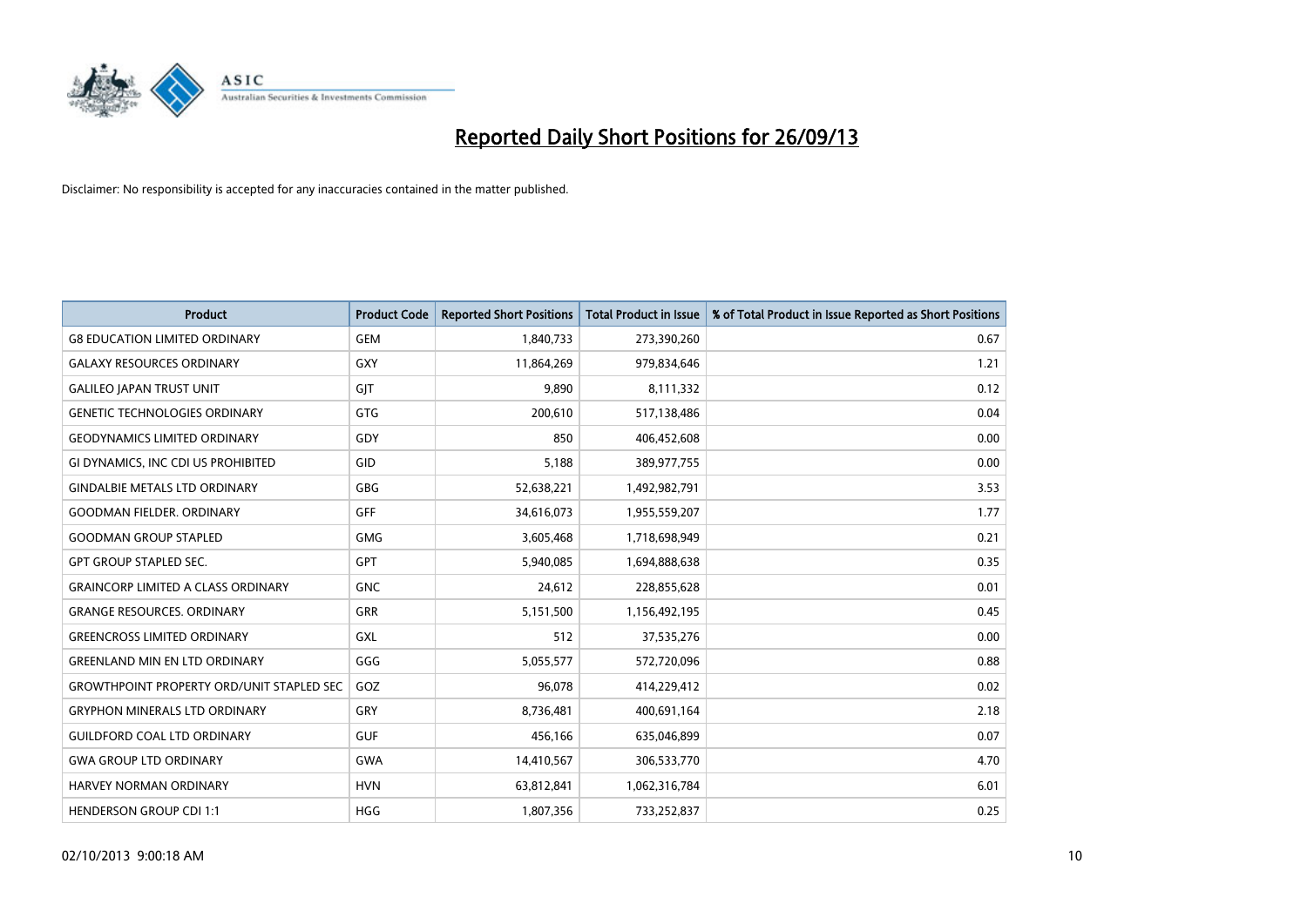

| <b>Product</b>                           | <b>Product Code</b> | <b>Reported Short Positions</b> | <b>Total Product in Issue</b> | % of Total Product in Issue Reported as Short Positions |
|------------------------------------------|---------------------|---------------------------------|-------------------------------|---------------------------------------------------------|
| HFA HOLDINGS LIMITED ORDINARY            | <b>HFA</b>          | 3,863                           | 118,738,157                   | 0.00                                                    |
| HIGHLANDS PACIFIC ORDINARY               | HIG                 | 500,001                         | 789,344,774                   | 0.06                                                    |
| HILLGROVE RES LTD ORDINARY               | <b>HGO</b>          | 254,595                         | 1,024,760,221                 | 0.02                                                    |
| HILLS HOLDINGS LTD ORDINARY              | HIL                 | 221,667                         | 246,500,444                   | 0.09                                                    |
| HORIZON OIL LIMITED ORDINARY             | <b>HZN</b>          | 73,956,373                      | 1,297,449,932                 | 5.70                                                    |
| HOT CHILI LTD ORDINARY                   | <b>HCH</b>          | 10,000                          | 333,108,886                   | 0.00                                                    |
| <b>ICON ENERGY LIMITED ORDINARY</b>      | ICN                 | 19,230                          | 535,455,958                   | 0.00                                                    |
| <b>IINET LIMITED ORDINARY</b>            | <b>IIN</b>          | 1,746,499                       | 161,238,847                   | 1.08                                                    |
| <b>ILUKA RESOURCES ORDINARY</b>          | ILU                 | 39,573,745                      | 418,700,517                   | 9.45                                                    |
| <b>IMDEX LIMITED ORDINARY</b>            | <b>IMD</b>          | 4,612,454                       | 210,473,188                   | 2.19                                                    |
| IMF (AUSTRALIA) LTD ORDINARY             | <b>IMF</b>          | 2,666,014                       | 123,203,426                   | 2.16                                                    |
| <b>INCITEC PIVOT ORDINARY</b>            | IPL                 | 26,354,075                      | 1,628,730,107                 | 1.62                                                    |
| INDEPENDENCE GROUP ORDINARY              | <b>IGO</b>          | 3,942,509                       | 233,323,905                   | 1.69                                                    |
| <b>INDOPHIL RESOURCES ORDINARY</b>       | <b>IRN</b>          | 521,157                         | 1,203,146,194                 | 0.04                                                    |
| <b>INFIGEN ENERGY STAPLED SECURITIES</b> | IFN                 | 4,009,987                       | 764,993,434                   | 0.52                                                    |
| <b>INFOMEDIA LTD ORDINARY</b>            | IFM                 | 261,634                         | 304,833,155                   | 0.09                                                    |
| INGENIA GROUP STAPLED SECURITIES         | <b>INA</b>          | 2,738,147                       | 507,179,194                   | 0.54                                                    |
| <b>INOVA RESOURCES LTD ORDINARY</b>      | <b>IVA</b>          | 139,758                         | 729,665,661                   | 0.02                                                    |
| <b>INSURANCE AUSTRALIA ORDINARY</b>      | IAG                 | 3,358,473                       | 2,079,034,021                 | 0.16                                                    |
| <b>INTREPID MINES ORDINARY</b>           | IAU                 | 19,052,037                      | 556,194,977                   | 3.43                                                    |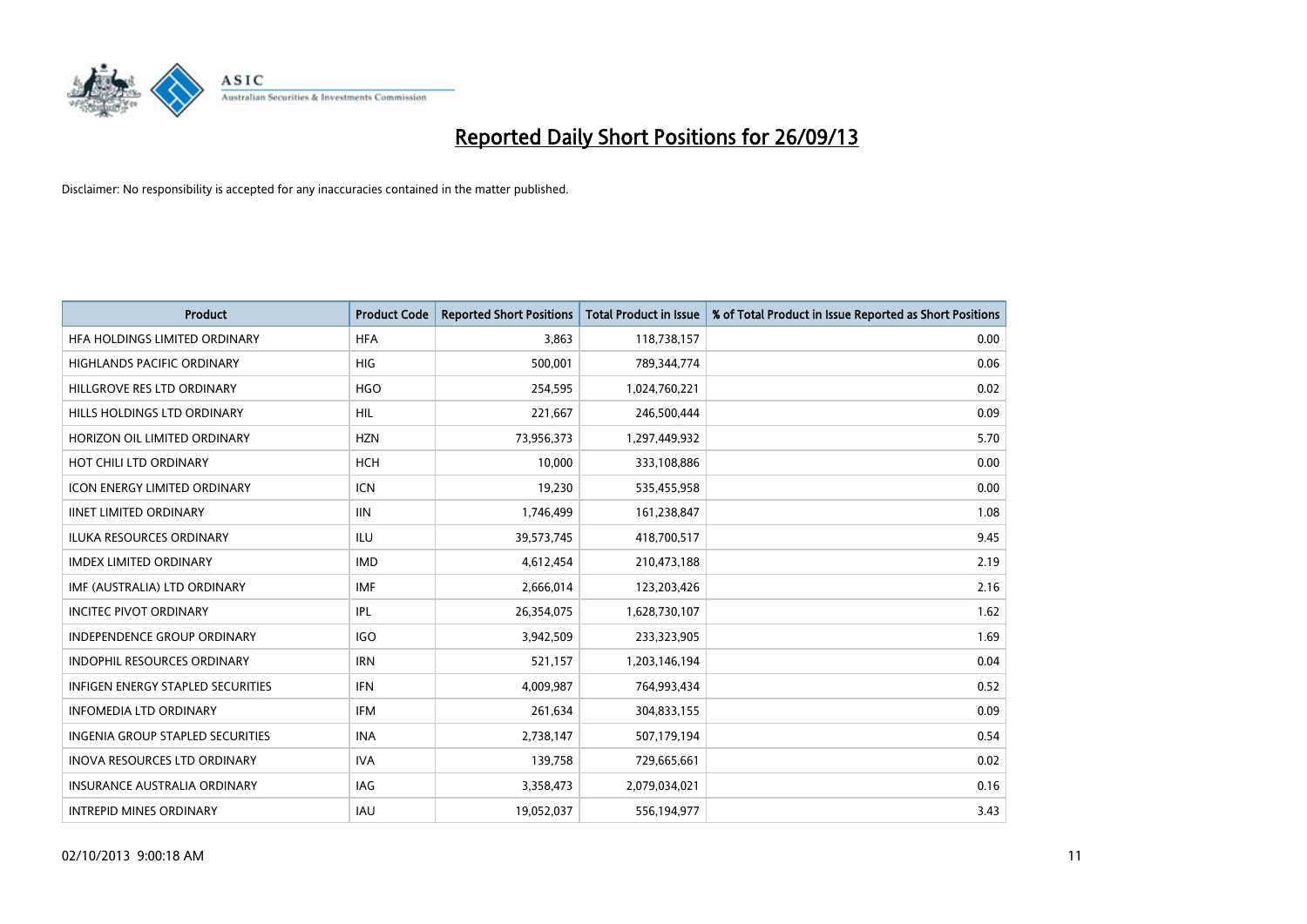

| <b>Product</b>                                | <b>Product Code</b> | <b>Reported Short Positions</b> | <b>Total Product in Issue</b> | % of Total Product in Issue Reported as Short Positions |
|-----------------------------------------------|---------------------|---------------------------------|-------------------------------|---------------------------------------------------------|
| <b>INVESTA OFFICE FUND STAPLED SECURITIES</b> | <b>IOF</b>          | 929,803                         | 614,047,458                   | 0.15                                                    |
| <b>INVOCARE LIMITED ORDINARY</b>              | <b>IVC</b>          | 6,657,684                       | 110,030,298                   | 6.05                                                    |
| <b>IOOF HOLDINGS LTD ORDINARY</b>             | IFL                 | 2,118,281                       | 232,118,034                   | 0.91                                                    |
| <b>IPROPERTY GROUP LTD ORDINARY</b>           | <b>IPP</b>          | 1,250                           | 181,398,426                   | 0.00                                                    |
| <b>IRESS LIMITED ORDINARY</b>                 | <b>IRE</b>          | 359,862                         | 158,585,126                   | 0.23                                                    |
| <b>IRON ORE HOLDINGS ORDINARY</b>             | <b>IOH</b>          | 26,197                          | 161,174,005                   | 0.02                                                    |
| <b>IRONBARK ZINC LTD ORDINARY</b>             | <b>IBG</b>          | 450,000                         | 372,392,667                   | 0.12                                                    |
| <b>IRONCLAD MINING ORDINARY</b>               | IFE.                | 3,245                           | 107,903,871                   | 0.00                                                    |
| <b>ISELECT LTD ORDINARY</b>                   | <b>ISU</b>          | 2,474,917                       | 259,964,894                   | 0.95                                                    |
| ISHS ASIA 50 ETF CDI 1:1                      | IAA                 | 2,028                           | 1,700,000                     | 0.12                                                    |
| ISHS EUROPE ETF CDI 1:1                       | IEU                 | 5,734                           | 50,800,000                    | 0.01                                                    |
| JAMES HARDIE INDUST CHESS DEPOSITARY INT      | <b>IHX</b>          | 7,620,046                       | 442,685,722                   | 1.72                                                    |
| <b>JB HI-FI LIMITED ORDINARY</b>              | <b>JBH</b>          | 8,809,579                       | 99,917,963                    | 8.82                                                    |
| <b>JUPITER MINES ORDINARY</b>                 | <b>IMS</b>          | 9,874                           | 2,281,835,383                 | 0.00                                                    |
| <b>KAGARA LTD ORDINARY</b>                    | KZL                 | 3,385,466                       | 798,953,117                   | 0.42                                                    |
| KAROON GAS AUSTRALIA ORDINARY                 | <b>KAR</b>          | 922,436                         | 255,841,581                   | 0.36                                                    |
| KATHMANDU HOLD LTD ORDINARY                   | <b>KMD</b>          | 23,308                          | 200,215,894                   | 0.01                                                    |
| <b>KBL MINING LIMITED ORDINARY</b>            | <b>KBL</b>          | 1,820                           | 393,535,629                   | 0.00                                                    |
| KINGSGATE CONSOLID. ORDINARY                  | <b>KCN</b>          | 12,319,259                      | 152,284,777                   | 8.09                                                    |
| KINGSROSE MINING LTD ORDINARY                 | <b>KRM</b>          | 490,008                         | 335,753,851                   | 0.15                                                    |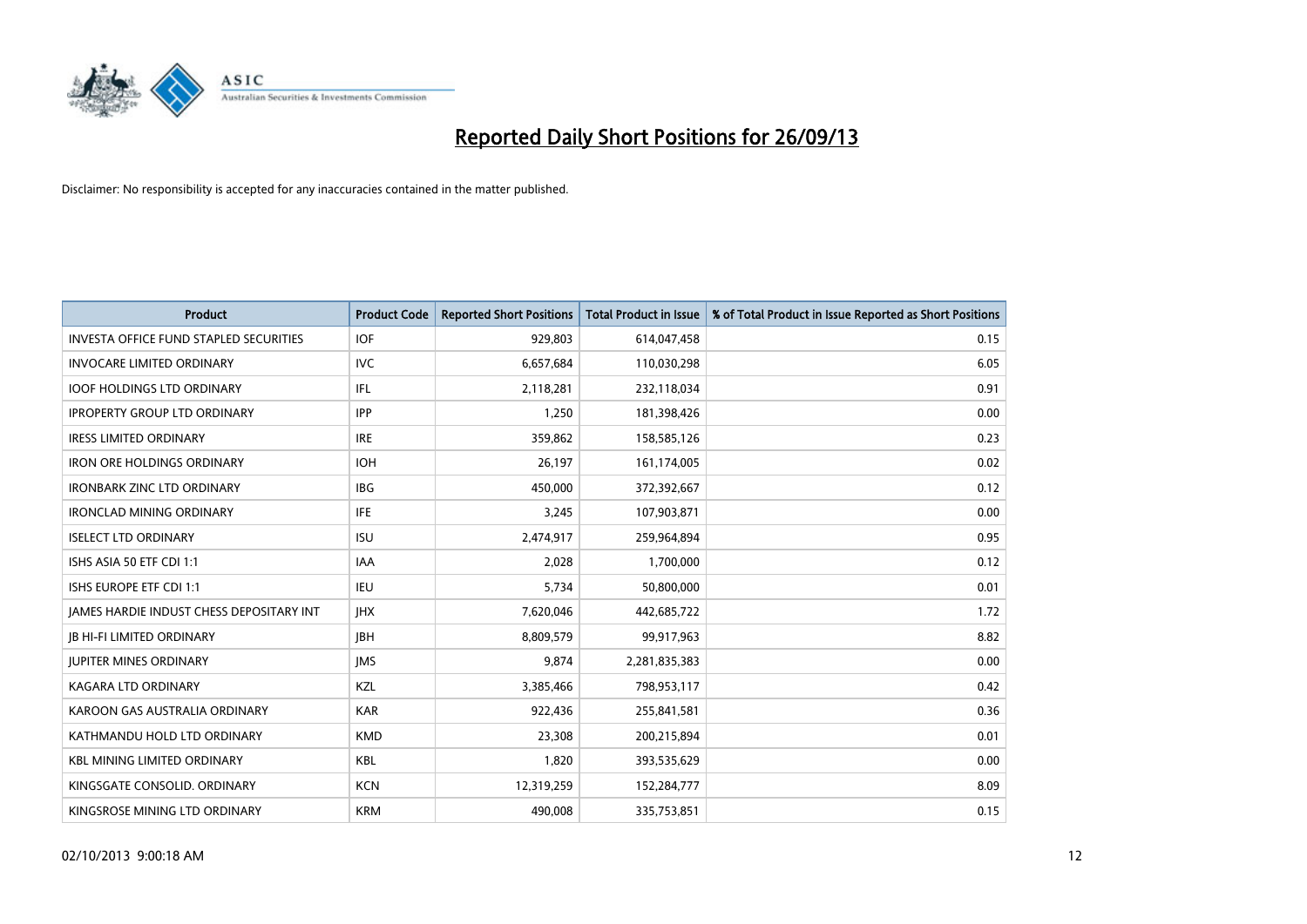

| <b>Product</b>                        | <b>Product Code</b> | <b>Reported Short Positions</b> | <b>Total Product in Issue</b> | % of Total Product in Issue Reported as Short Positions |
|---------------------------------------|---------------------|---------------------------------|-------------------------------|---------------------------------------------------------|
| LEIGHTON HOLDINGS ORDINARY            | LEI                 | 16,131,483                      | 337,235,188                   | 4.78                                                    |
| LEND LEASE GROUP UNIT/ORD STAPLED     | LLC                 | 1,711,497                       | 575,508,314                   | 0.30                                                    |
| LINC ENERGY LTD ORDINARY              | <b>LNC</b>          | 17,054,145                      | 518,687,562                   | 3.29                                                    |
| LYCOPODIUM LIMITED ORDINARY           | <b>LYL</b>          | 90                              | 38,955,103                    | 0.00                                                    |
| <b>LYNAS CORPORATION ORDINARY</b>     | <b>LYC</b>          | 185,299,490                     | 1,961,051,292                 | 9.45                                                    |
| <b>M2 TELECOMMUNICATION ORDINARY</b>  | <b>MTU</b>          | 7,362,996                       | 178,498,822                   | 4.12                                                    |
| MACA LIMITED ORDINARY                 | <b>MLD</b>          | 868                             | 172,500,000                   | 0.00                                                    |
| MACMAHON HOLDINGS ORDINARY            | MAH                 | 1,574,624                       | 1,261,699,966                 | 0.12                                                    |
| MACO ATLAS ROADS GRP ORDINARY STAPLED | <b>MOA</b>          | 18,252,766                      | 487,230,540                   | 3.75                                                    |
| MACQUARIE GROUP LTD ORDINARY          | <b>MQG</b>          | 1,970,495                       | 339,888,036                   | 0.58                                                    |
| MACQUARIE TELECOM GP ORDINARY         | MAQ                 | 3,071                           | 20,967,121                    | 0.01                                                    |
| MAGELLAN FIN GRP LTD ORDINARY         | <b>MFG</b>          | 576,912                         | 153,505,712                   | 0.38                                                    |
| <b>MATRIX C &amp; E LTD ORDINARY</b>  | <b>MCE</b>          | 2,903,947                       | 94,555,428                    | 3.07                                                    |
| MAVERICK DRILLING ORDINARY            | <b>MAD</b>          | 11,025,147                      | 452,726,751                   | 2.44                                                    |
| <b>MAXITRANS INDUSTRIES ORDINARY</b>  | <b>MXI</b>          | 290,570                         | 183,993,392                   | 0.16                                                    |
| MAYNE PHARMA LTD ORDINARY             | <b>MYX</b>          | 2,739,782                       | 563,459,968                   | 0.49                                                    |
| MCMILLAN SHAKESPEARE ORDINARY         | <b>MMS</b>          | 1,451,088                       | 74,523,965                    | 1.95                                                    |
| MEDUSA MINING LTD ORDINARY            | <b>MML</b>          | 2,012,405                       | 188,903,911                   | 1.07                                                    |
| MEO AUSTRALIA LTD ORDINARY            | <b>MEO</b>          | 10,845                          | 627,264,587                   | 0.00                                                    |
| <b>MERMAID MARINE ORDINARY</b>        | <b>MRM</b>          | 616,446                         | 230,918,607                   | 0.27                                                    |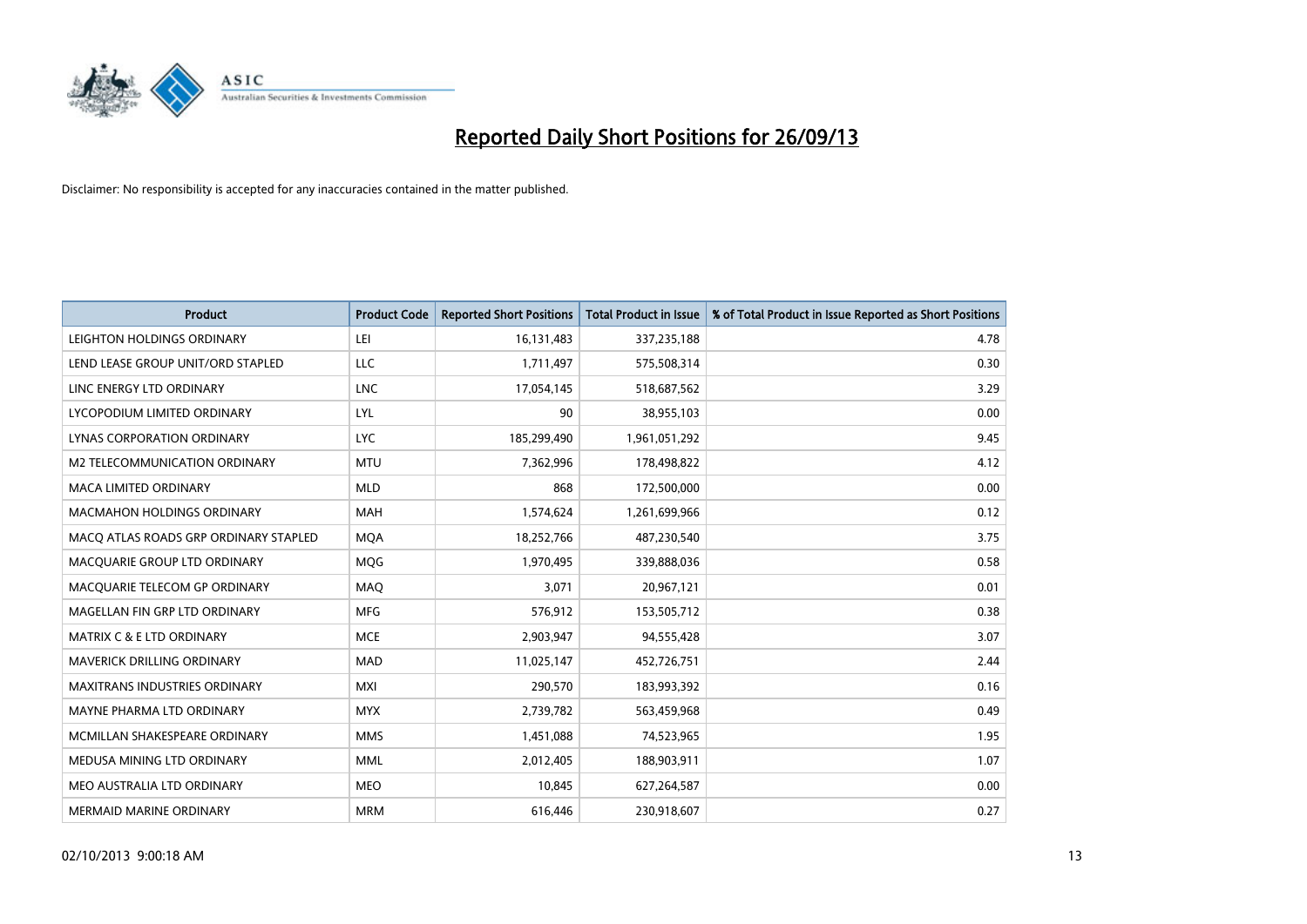

| <b>Product</b>                     | <b>Product Code</b> | <b>Reported Short Positions</b> | <b>Total Product in Issue</b> | % of Total Product in Issue Reported as Short Positions |
|------------------------------------|---------------------|---------------------------------|-------------------------------|---------------------------------------------------------|
| MESOBLAST LIMITED ORDINARY         | <b>MSB</b>          | 17,951,735                      | 317,350,901                   | 5.66                                                    |
| METALS X LIMITED ORDINARY          | <b>MLX</b>          | 77,960                          | 1,652,636,110                 | 0.00                                                    |
| METCASH LIMITED ORDINARY           | <b>MTS</b>          | 86,208,807                      | 880,704,786                   | 9.79                                                    |
| METMINCO LIMITED ORDINARY          | <b>MNC</b>          | 656,695                         | 1,749,543,023                 | 0.04                                                    |
| MICLYN EXP OFFSHR ORDINARY         | <b>MIO</b>          | 80,856                          | 281,538,972                   | 0.03                                                    |
| MIGHTY RIVER POWER ORDINARY        | <b>MYT</b>          | 4,019                           | 1,400,000,094                 | 0.00                                                    |
| MILTON CORPORATION ORDINARY        | <b>MLT</b>          | 5,481                           | 122,147,119                   | 0.00                                                    |
| MINCOR RESOURCES NL ORDINARY       | <b>MCR</b>          | 2,410,409                       | 188,208,274                   | 1.28                                                    |
| MINERAL DEPOSITS ORDINARY          | <b>MDL</b>          | 2,845,695                       | 83,538,786                    | 3.41                                                    |
| MINERAL RESOURCES, ORDINARY        | <b>MIN</b>          | 3,176,763                       | 185,987,992                   | 1.71                                                    |
| MIRABELA NICKEL LTD ORDINARY       | <b>MBN</b>          | 43,585,029                      | 876,801,147                   | 4.97                                                    |
| MIRVAC GROUP STAPLED SECURITIES    | <b>MGR</b>          | 6,910,086                       | 3,664,938,678                 | 0.19                                                    |
| <b>MOLOPO ENERGY LTD ORDINARY</b>  | <b>MPO</b>          | 233,065                         | 246,724,091                   | 0.09                                                    |
| <b>MONADELPHOUS GROUP ORDINARY</b> | <b>MND</b>          | 11,863,533                      | 92,308,047                    | 12.85                                                   |
| MORTGAGE CHOICE LTD ORDINARY       | MOC                 | 386,914                         | 123,431,282                   | 0.31                                                    |
| <b>MOUNT GIBSON IRON ORDINARY</b>  | <b>MGX</b>          | 12,331,694                      | 1,090,584,232                 | 1.13                                                    |
| MULTIPLEX SITES SITES              | <b>MXUPA</b>        | 1,270                           | 4,500,000                     | 0.03                                                    |
| MURCHISON METALS LTD ORDINARY      | <b>MMX</b>          | 2,097,347                       | 450,497,346                   | 0.47                                                    |
| <b>MYER HOLDINGS LTD ORDINARY</b>  | <b>MYR</b>          | 82,021,768                      | 583,894,551                   | 14.05                                                   |
| <b>MYSTATE LIMITED ORDINARY</b>    | <b>MYS</b>          | 83                              | 87,177,445                    | 0.00                                                    |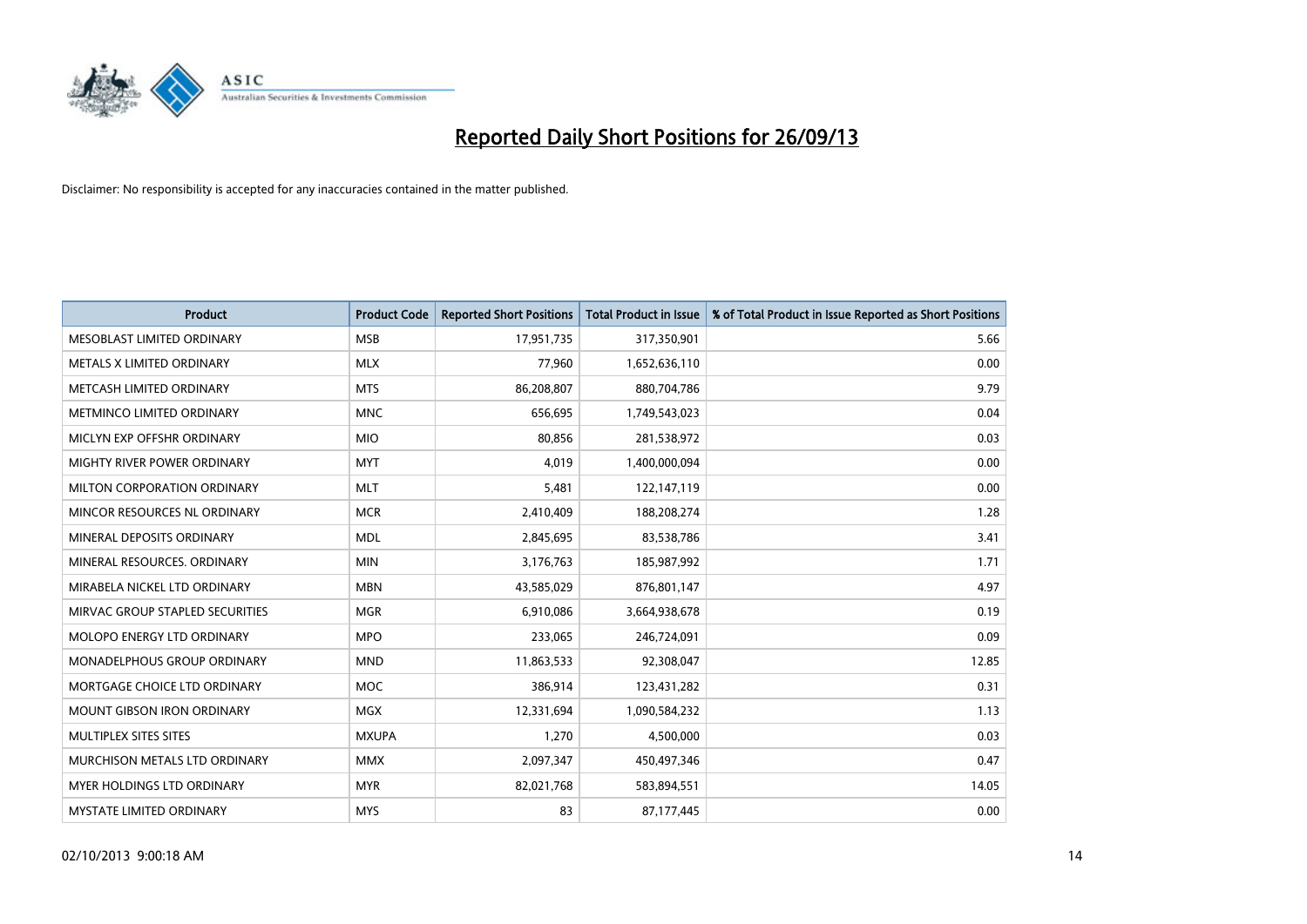

| <b>Product</b>                | <b>Product Code</b> | <b>Reported Short Positions</b> | <b>Total Product in Issue</b> | % of Total Product in Issue Reported as Short Positions |
|-------------------------------|---------------------|---------------------------------|-------------------------------|---------------------------------------------------------|
| NANOSONICS LIMITED ORDINARY   | <b>NAN</b>          | 12,839                          | 262,822,463                   | 0.00                                                    |
| NATIONAL AUST. BANK ORDINARY  | <b>NAB</b>          | 7,203,954                       | 2,348,892,519                 | 0.31                                                    |
| NAVITAS LIMITED ORDINARY      | <b>NVT</b>          | 1,872,861                       | 375,367,918                   | 0.50                                                    |
| NEON ENERGY LIMITED ORDINARY  | <b>NEN</b>          | 1,625,236                       | 553,037,848                   | 0.29                                                    |
| NEW HOPE CORPORATION ORDINARY | <b>NHC</b>          | 1,121,996                       | 830,715,225                   | 0.14                                                    |
| NEW STANDARD ENERGY ORDINARY  | <b>NSE</b>          | 322,032                         | 305,331,847                   | 0.11                                                    |
| NEWCREST MINING ORDINARY      | <b>NCM</b>          | 11,796,013                      | 766,510,971                   | 1.54                                                    |
| NEWS CORP A NON-VOTING CDI    | <b>NWSLV</b>        | 2,790,010                       | 379,423,551                   | 0.74                                                    |
| NEWS CORP B VOTING CDI        | <b>NWS</b>          | 1,924,527                       | 199,630,239                   | 0.96                                                    |
| NEWSAT LIMITED ORDINARY       | <b>NWT</b>          | 580,050                         | 547,078,507                   | 0.11                                                    |
| NEXTDC LIMITED ORDINARY       | <b>NXT</b>          | 5,738,775                       | 192,904,486                   | 2.97                                                    |
| NEXUS ENERGY LIMITED ORDINARY | <b>NXS</b>          | 2,725,624                       | 1,330,219,459                 | 0.20                                                    |
| NIB HOLDINGS LIMITED ORDINARY | <b>NHF</b>          | 4,093,536                       | 439,004,182                   | 0.93                                                    |
| NIDO PETROLEUM ORDINARY       | <b>NDO</b>          | 42,500                          | 2,046,650,968                 | 0.00                                                    |
| NOBLE MINERAL RES ORDINARY    | <b>NMG</b>          | 2,365,726                       | 666,397,952                   | 0.36                                                    |
| NORTHERN IRON LTD ORDINARY    | <b>NFE</b>          | 1,659,283                       | 484,405,314                   | 0.34                                                    |
| NORTHERN STAR ORDINARY        | NST                 | 5,557,671                       | 424,279,762                   | 1.31                                                    |
| NOVOGEN LIMITED ORDINARY      | <b>NRT</b>          | 128,491                         | 144,208,463                   | 0.09                                                    |
| NRW HOLDINGS LIMITED ORDINARY | <b>NWH</b>          | 14,256,822                      | 278,888,011                   | 5.11                                                    |
| NUCOAL RESOURCES LTD ORDINARY | <b>NCR</b>          | 90,001                          | 768,612,354                   | 0.01                                                    |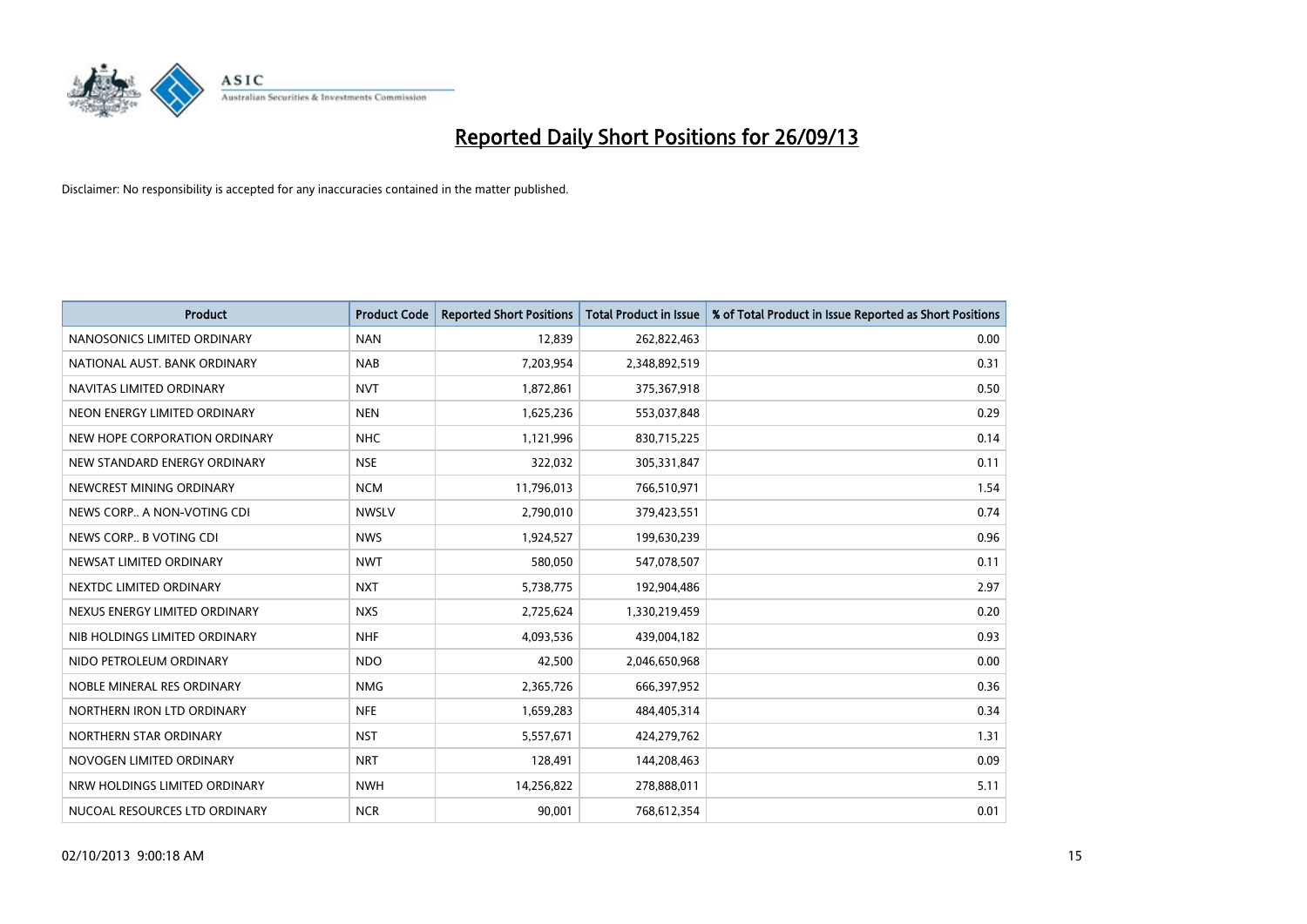

| <b>Product</b>                        | <b>Product Code</b> | <b>Reported Short Positions</b> | <b>Total Product in Issue</b> | % of Total Product in Issue Reported as Short Positions |
|---------------------------------------|---------------------|---------------------------------|-------------------------------|---------------------------------------------------------|
| NUFARM LIMITED ORDINARY               | <b>NUF</b>          | 16,384,899                      | 262,954,040                   | 6.23                                                    |
| OAKTON LIMITED ORDINARY               | <b>OKN</b>          | 4,219                           | 89,912,735                    | 0.00                                                    |
| OCEANAGOLD CORP. CHESS DEPOSITARY INT | <b>OGC</b>          | 737,695                         | 293,587,920                   | 0.25                                                    |
| OIL SEARCH LTD ORDINARY               | OSH                 | 7,459,845                       | 1,340,018,530                 | 0.56                                                    |
| OM HOLDINGS LIMITED ORDINARY          | OMH                 | 3,128,614                       | 733,423,337                   | 0.43                                                    |
| ORICA LIMITED ORDINARY                | ORI                 | 10,173,683                      | 368,203,632                   | 2.76                                                    |
| ORIGIN ENERGY ORDINARY                | <b>ORG</b>          | 9,805,272                       | 1,098,072,141                 | 0.89                                                    |
| OROCOBRE LIMITED ORDINARY             | <b>ORE</b>          | 292,432                         | 117,745,140                   | 0.25                                                    |
| OROTONGROUP LIMITED ORDINARY          | ORL                 | 433,526                         | 40,880,902                    | 1.06                                                    |
| <b>OZ MINERALS ORDINARY</b>           | OZL                 | 10,534,972                      | 303,470,022                   | 3.47                                                    |
| PACIFIC BRANDS ORDINARY               | <b>PBG</b>          | 8,447,607                       | 912,915,695                   | 0.93                                                    |
| PALADIN ENERGY LTD ORDINARY           | <b>PDN</b>          | 64,871,984                      | 963,332,074                   | 6.73                                                    |
| PANAUST LIMITED ORDINARY              | <b>PNA</b>          | 3,135,754                       | 619,084,930                   | 0.51                                                    |
| PANORAMIC RESOURCES ORDINARY          | PAN                 | 161,547                         | 260,676,416                   | 0.06                                                    |
| PANTERRA GOLD LTD ORDINARY            | PGI                 | $\mathbf{1}$                    | 761,580,455                   | 0.00                                                    |
| PAPERLINX LIMITED ORDINARY            | <b>PPX</b>          | 48,101                          | 609,280,761                   | 0.01                                                    |
| PAPILLON RES LTD ORDINARY             | PIR                 | 6,166,715                       | 337,944,210                   | 1.82                                                    |
| PATTIES FOODS LTD ORDINARY            | <b>PFL</b>          | 33,660                          | 139,065,639                   | 0.02                                                    |
| PEET LIMITED ORDINARY                 | <b>PPC</b>          | 2,967,748                       | 431,986,887                   | 0.69                                                    |
| PERILYA LIMITED ORDINARY              | <b>PEM</b>          | 203,183                         | 769,316,426                   | 0.03                                                    |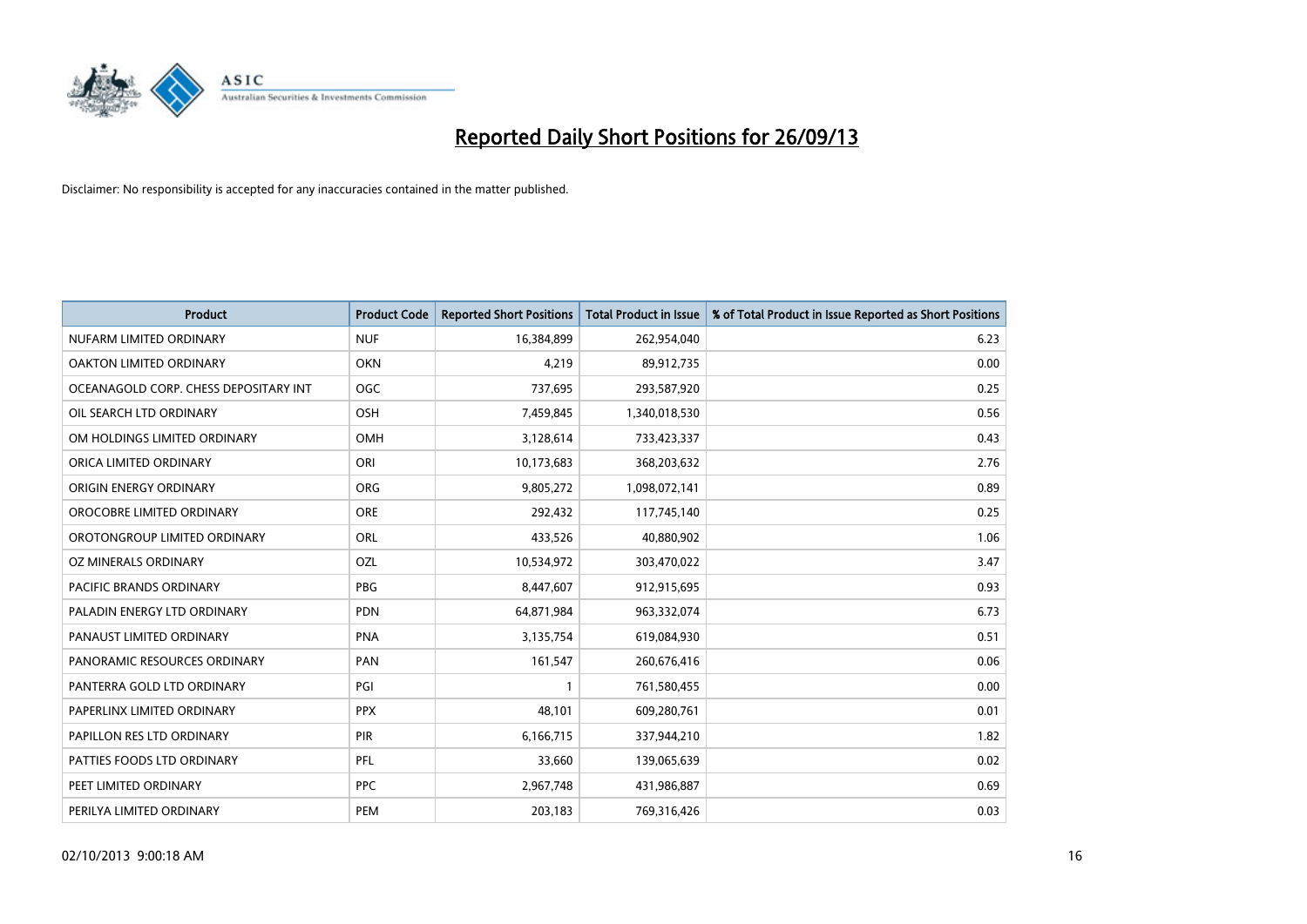

| <b>Product</b>                     | <b>Product Code</b> | <b>Reported Short Positions</b> | <b>Total Product in Issue</b> | % of Total Product in Issue Reported as Short Positions |
|------------------------------------|---------------------|---------------------------------|-------------------------------|---------------------------------------------------------|
| PERPETUAL LIMITED ORDINARY         | <b>PPT</b>          | 2,222,996                       | 41,980,678                    | 5.30                                                    |
| PERSEUS MINING LTD ORDINARY        | <b>PRU</b>          | 7,931,163                       | 457,962,088                   | 1.73                                                    |
| PHARMAXIS LTD ORDINARY             | <b>PXS</b>          | 3,215,014                       | 308,548,389                   | 1.04                                                    |
| PLATINUM ASSET ORDINARY            | <b>PTM</b>          | 3,454,457                       | 578,285,695                   | 0.60                                                    |
| PLATINUM AUSTRALIA ORDINARY        | <b>PLA</b>          | 836,027                         | 504,968,043                   | 0.17                                                    |
| PMI GOLD CORP CDI 1:1              | <b>PVM</b>          | 234,917                         | 157,986,653                   | 0.15                                                    |
| PMP LIMITED ORDINARY               | <b>PMP</b>          | 167,403                         | 323,781,124                   | 0.05                                                    |
| PRANA BIOTECHNOLOGY ORDINARY       | PBT                 | 300,000                         | 407,406,001                   | 0.07                                                    |
| PREMIER INVESTMENTS ORDINARY       | <b>PMV</b>          | 1,174,082                       | 155,260,478                   | 0.76                                                    |
| PRIMA BIOMED LTD ORDINARY          | <b>PRR</b>          | 343,262                         | 1,228,709,341                 | 0.03                                                    |
| PRIMARY HEALTH CARE ORDINARY       | <b>PRY</b>          | 20,470,149                      | 503,921,941                   | 4.06                                                    |
| PRIME MEDIA GRP LTD ORDINARY       | <b>PRT</b>          | 51,954                          | 366,330,303                   | 0.01                                                    |
| PROGRAMMED ORDINARY                | <b>PRG</b>          | 174,859                         | 118,229,190                   | 0.15                                                    |
| <b>QANTAS AIRWAYS ORDINARY</b>     | QAN                 | 40,422,332                      | 2,241,745,788                 | 1.80                                                    |
| OBE INSURANCE GROUP ORDINARY       | <b>OBE</b>          | 15,966,284                      | 1,220,868,532                 | 1.31                                                    |
| ORXPHARMA LTD ORDINARY             | QRX                 | 216,492                         | 144,785,606                   | 0.15                                                    |
| <b>QUBE HOLDINGS LTD ORDINARY</b>  | QUB                 | 13,696,307                      | 928,965,547                   | 1.47                                                    |
| <b>OUICKSTEP HOLDINGS ORDINARY</b> | OHL                 | 597,000                         | 384,985,045                   | 0.16                                                    |
| RAMELIUS RESOURCES ORDINARY        | <b>RMS</b>          | 2,774,453                       | 363,029,659                   | 0.76                                                    |
| RAMSAY HEALTH CARE ORDINARY        | <b>RHC</b>          | 1,967,382                       | 202,081,252                   | 0.97                                                    |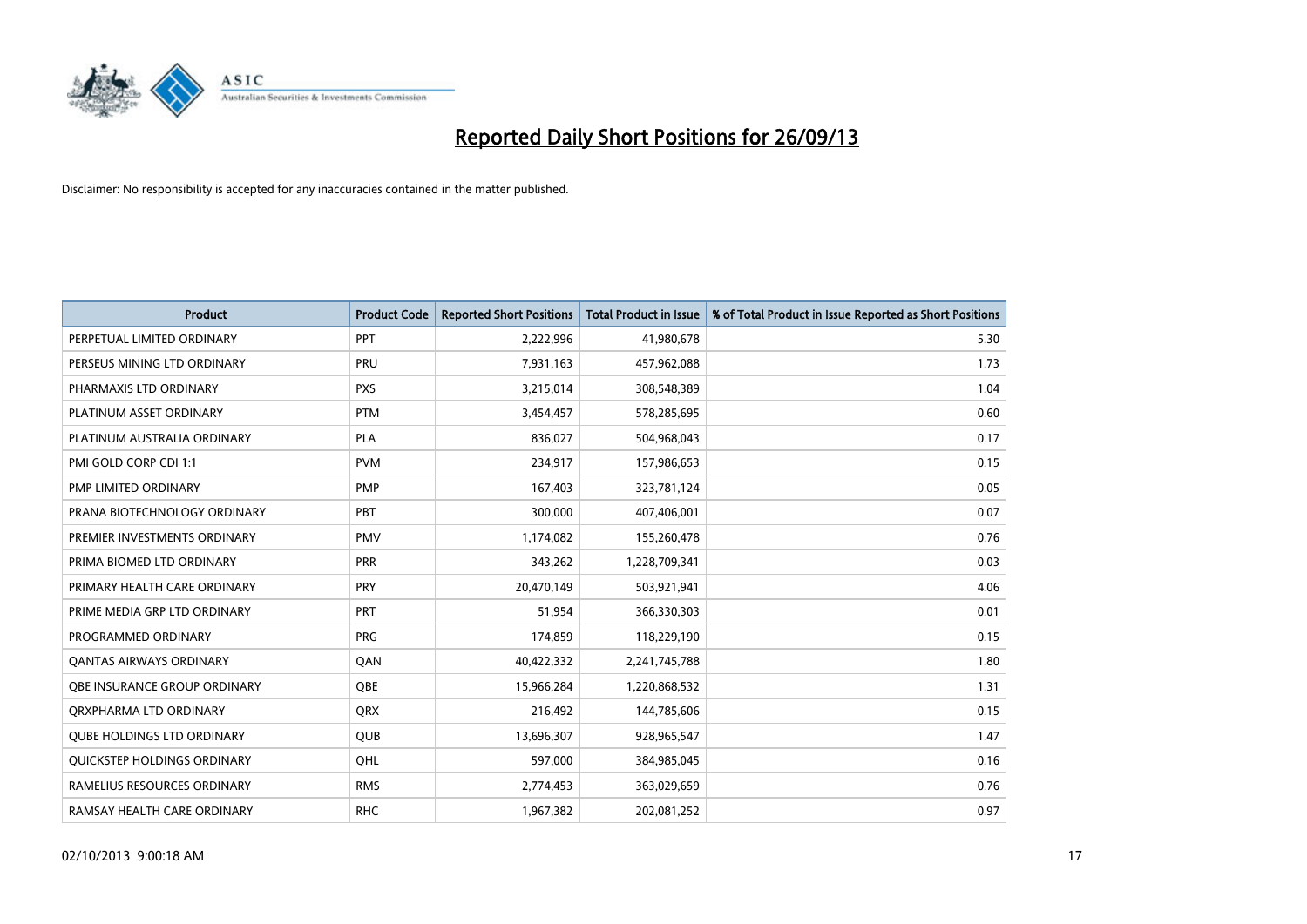

| <b>Product</b>                      | <b>Product Code</b> | <b>Reported Short Positions</b> | <b>Total Product in Issue</b> | % of Total Product in Issue Reported as Short Positions |
|-------------------------------------|---------------------|---------------------------------|-------------------------------|---------------------------------------------------------|
| RANGE RESOURCES LTD ORDINARY        | <b>RRS</b>          | 324,458                         | 3,014,803,085                 | 0.01                                                    |
| <b>RCR TOMLINSON ORDINARY</b>       | <b>RCR</b>          | 1,900,717                       | 135,451,265                   | 1.40                                                    |
| <b>REA GROUP ORDINARY</b>           | <b>REA</b>          | 912,481                         | 131,714,699                   | 0.69                                                    |
| RECKON LIMITED ORDINARY             | <b>RKN</b>          | 3,001                           | 128,103,484                   | 0.00                                                    |
| <b>RED 5 LIMITED ORDINARY</b>       | <b>RED</b>          | 1,244,471                       | 155,788,008                   | 0.80                                                    |
| <b>RED FORK ENERGY ORDINARY</b>     | <b>RFE</b>          | 4,440,595                       | 499,551,719                   | 0.89                                                    |
| REDBANK ENERGY LTD ORDINARY         | AEJ                 | 13                              | 786,287                       | 0.00                                                    |
| REECE AUSTRALIA LTD. ORDINARY       | <b>REH</b>          | 220                             | 99,600,000                    | 0.00                                                    |
| REED RESOURCES LTD ORDINARY         | <b>RDR</b>          | 50,000                          | 521,897,064                   | 0.01                                                    |
| <b>REGIS RESOURCES ORDINARY</b>     | <b>RRL</b>          | 5,875,287                       | 477,963,824                   | 1.23                                                    |
| RESMED INC CDI 10:1                 | <b>RMD</b>          | 10,596,443                      | 1,420,542,770                 | 0.75                                                    |
| <b>RESOLUTE MINING ORDINARY</b>     | <b>RSG</b>          | 3,380,058                       | 640,994,224                   | 0.53                                                    |
| RESOURCE EQUIP LTD ORDINARY         | <b>RQL</b>          | 5,000                           | 249,065,471                   | 0.00                                                    |
| <b>RESOURCE GENERATION ORDINARY</b> | <b>RES</b>          | 427,601                         | 332,234,604                   | 0.13                                                    |
| <b>RETAIL FOOD GROUP ORDINARY</b>   | <b>RFG</b>          | 3,090,950                       | 130,301,190                   | 2.37                                                    |
| REX MINERALS LIMITED ORDINARY       | <b>RXM</b>          | 2,267,274                       | 188,907,284                   | 1.20                                                    |
| RHG LIMITED ORDINARY                | <b>RHG</b>          | 1,085                           | 308,483,177                   | 0.00                                                    |
| <b>RIALTO ENERGY ORDINARY</b>       | <b>RIA</b>          | 41                              | 1,155,765,100                 | 0.00                                                    |
| <b>RIDLEY CORPORATION ORDINARY</b>  | <b>RIC</b>          | 371,289                         | 307,817,071                   | 0.12                                                    |
| RIO TINTO LIMITED ORDINARY          | <b>RIO</b>          | 6,346,560                       | 435,758,720                   | 1.46                                                    |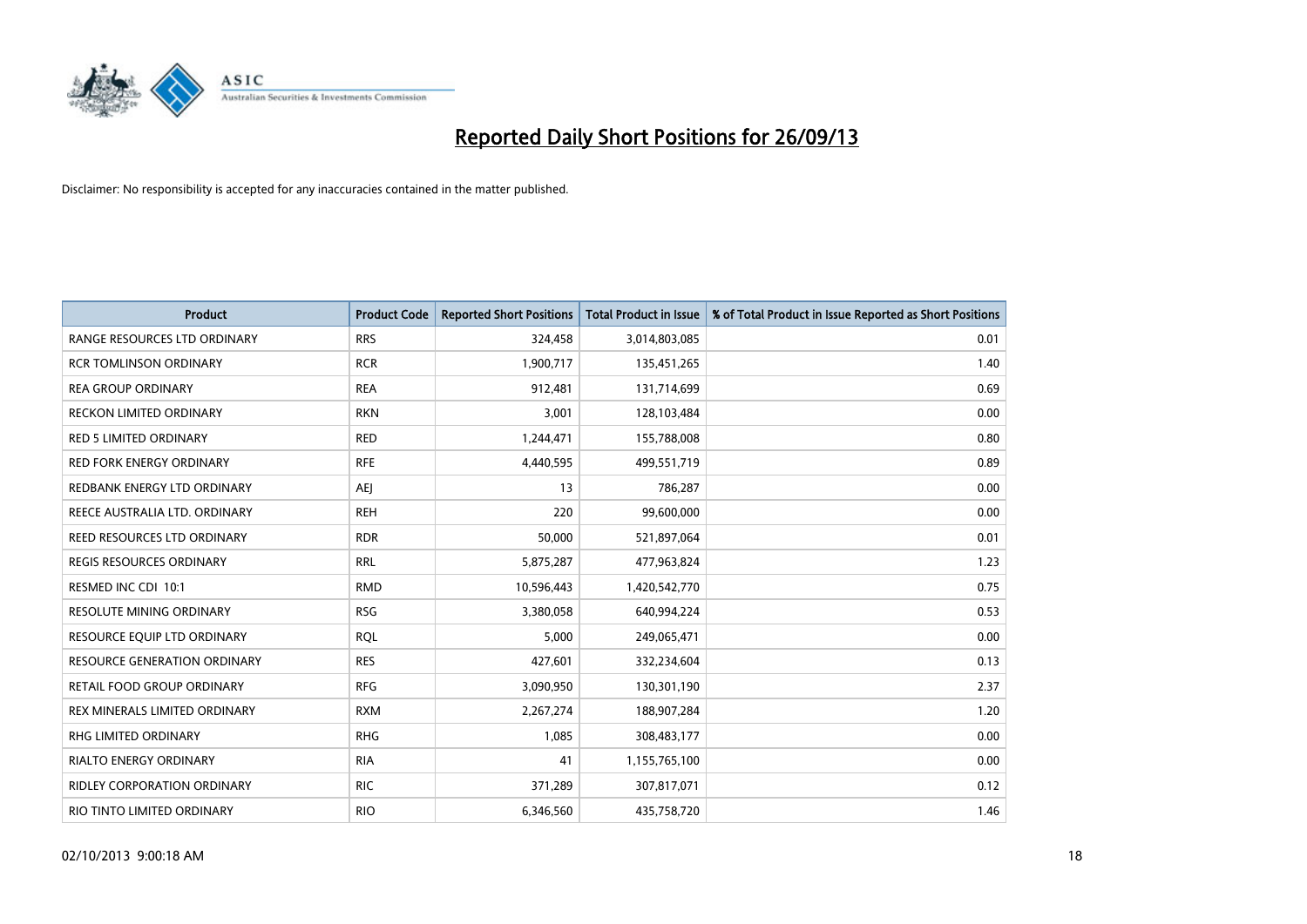

| <b>Product</b>                               | <b>Product Code</b> | <b>Reported Short Positions</b> | <b>Total Product in Issue</b> | % of Total Product in Issue Reported as Short Positions |
|----------------------------------------------|---------------------|---------------------------------|-------------------------------|---------------------------------------------------------|
| <b>ROBUST RESOURCES ORDINARY</b>             | <b>ROL</b>          | 10,000                          | 102,830,646                   | 0.01                                                    |
| ROC OIL COMPANY ORDINARY                     | <b>ROC</b>          | 1,314,202                       | 683,235,552                   | 0.19                                                    |
| SAI GLOBAL LIMITED ORDINARY                  | SAI                 | 6,976,561                       | 210,662,827                   | 3.31                                                    |
| SALMAT LIMITED ORDINARY                      | <b>SLM</b>          | 998                             | 159,812,799                   | 0.00                                                    |
| SAMSON OIL & GAS LTD ORDINARY                | SSN                 | 2,082,000                       | 2,547,617,329                 | 0.08                                                    |
| SANDFIRE RESOURCES ORDINARY                  | <b>SFR</b>          | 3,855,271                       | 155,640,968                   | 2.48                                                    |
| <b>SANTOS LTD ORDINARY</b>                   | <b>STO</b>          | 6,312,830                       | 965,693,390                   | 0.65                                                    |
| SARACEN MINERAL ORDINARY                     | <b>SAR</b>          | 6,913,068                       | 595,263,186                   | 1.16                                                    |
| <b>SCA PROPERTY GROUP STAPLED SECURITIES</b> | <b>SCP</b>          | 34,882,674                      | 642,417,140                   | 5.43                                                    |
| SEDGMAN LIMITED ORDINARY                     | <b>SDM</b>          | 361,942                         | 223,224,636                   | 0.16                                                    |
| SEEK LIMITED ORDINARY                        | <b>SEK</b>          | 16,891,876                      | 339,014,316                   | 4.98                                                    |
| SELECT HARVESTS ORDINARY                     | <b>SHV</b>          | 202,230                         | 57,462,851                    | 0.35                                                    |
| SENEX ENERGY LIMITED ORDINARY                | <b>SXY</b>          | 6,053,719                       | 1,142,010,350                 | 0.53                                                    |
| SERVICE STREAM ORDINARY                      | SSM                 | 100                             | 283,418,867                   | 0.00                                                    |
| SEVEN GROUP HOLDINGS ORDINARY                | <b>SVW</b>          | 5,046,745                       | 308,160,281                   | 1.64                                                    |
| SEVEN WEST MEDIA LTD ORDINARY                | SWM                 | 5,582,728                       | 999,160,872                   | 0.56                                                    |
| SIGMA PHARMACEUTICAL ORDINARY                | <b>SIP</b>          | 2,862,963                       | 1,126,618,419                 | 0.25                                                    |
| SIHAYO GOLD LIMITED ORDINARY                 | <b>SIH</b>          | 1                               | 844,832,293                   | 0.00                                                    |
| SILEX SYSTEMS ORDINARY                       | <b>SLX</b>          | 2,567,937                       | 170,249,150                   | 1.51                                                    |
| SILVER CHEF LIMITED ORDINARY                 | SIV                 | 86,586                          | 29,252,721                    | 0.30                                                    |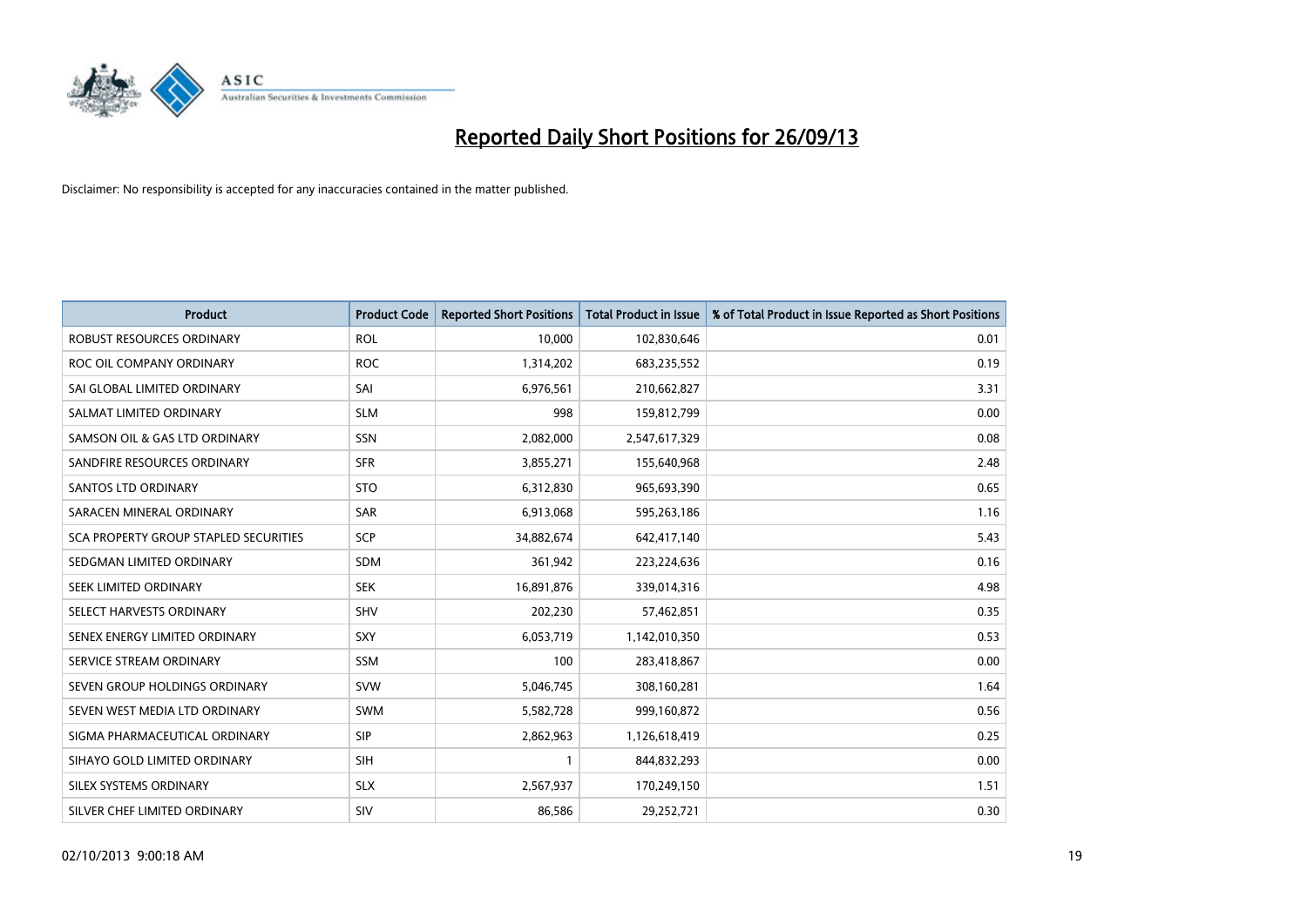

| <b>Product</b>                           | <b>Product Code</b> | <b>Reported Short Positions</b> | <b>Total Product in Issue</b> | % of Total Product in Issue Reported as Short Positions |
|------------------------------------------|---------------------|---------------------------------|-------------------------------|---------------------------------------------------------|
| SILVER LAKE RESOURCE ORDINARY            | <b>SLR</b>          | 10,923,286                      | 434,988,914                   | 2.51                                                    |
| SIMS METAL MGMT LTD ORDINARY             | <b>SGM</b>          | 8,880,570                       | 204,335,628                   | 4.35                                                    |
| SINGAPORE TELECOMM. CHESS DEPOSITARY INT | SGT                 | 3,352,528                       | 169,358,656                   | 1.98                                                    |
| SIRIUS RESOURCES NL ORDINARY             | <b>SIR</b>          | 4,461,773                       | 227,020,167                   | 1.97                                                    |
| SIRTEX MEDICAL ORDINARY                  | <b>SRX</b>          | 310,075                         | 56,100,311                    | 0.55                                                    |
| SKILLED GROUP LTD ORDINARY               | <b>SKE</b>          | 5,572,454                       | 233,533,526                   | 2.39                                                    |
| SKY NETWORK ORDINARY                     | <b>SKT</b>          | 1,148,876                       | 389,139,785                   | 0.30                                                    |
| SKYCITY ENT GRP LTD ORDINARY             | <b>SKC</b>          | 736,547                         | 576,958,340                   | 0.13                                                    |
| <b>SLATER &amp; GORDON ORDINARY</b>      | <b>SGH</b>          | 404,605                         | 196,809,265                   | 0.21                                                    |
| SMS MANAGEMENT, ORDINARY                 | <b>SMX</b>          | 1,909,162                       | 70,099,763                    | 2.72                                                    |
| SONIC HEALTHCARE ORDINARY                | <b>SHL</b>          | 5,184,473                       | 400,152,056                   | 1.30                                                    |
| SOUL PATTINSON (W.H) ORDINARY            | SOL                 | 100,866                         | 239,395,320                   | 0.04                                                    |
| SOUTH BOULDER MINES ORDINARY             | <b>STB</b>          | 1                               | 127,952,826                   | 0.00                                                    |
| SP AUSNET STAPLED SECURITIES             | SPN                 | 34,740,839                      | 3,376,325,523                 | 1.03                                                    |
| SPARK INFRASTRUCTURE STAPLED NOTE & UNIT | SKI                 | 44,485,858                      | 1,326,734,264                 | 3.35                                                    |
| SPDR 200 FUND ETF UNITS                  | <b>STW</b>          | 78,969                          | 44,278,688                    | 0.18                                                    |
| SPECIALTY FASHION ORDINARY               | <b>SFH</b>          | 110,001                         | 192,236,121                   | 0.06                                                    |
| SPRINTEX LTD ORDINARY                    | <b>SIX</b>          | 28,000                          | 737,678,729                   | 0.00                                                    |
| ST BARBARA LIMITED ORDINARY              | <b>SBM</b>          | 6,566,216                       | 488,074,077                   | 1.35                                                    |
| STARPHARMA HOLDINGS ORDINARY             | SPL                 | 16,721,018                      | 283,964,948                   | 5.89                                                    |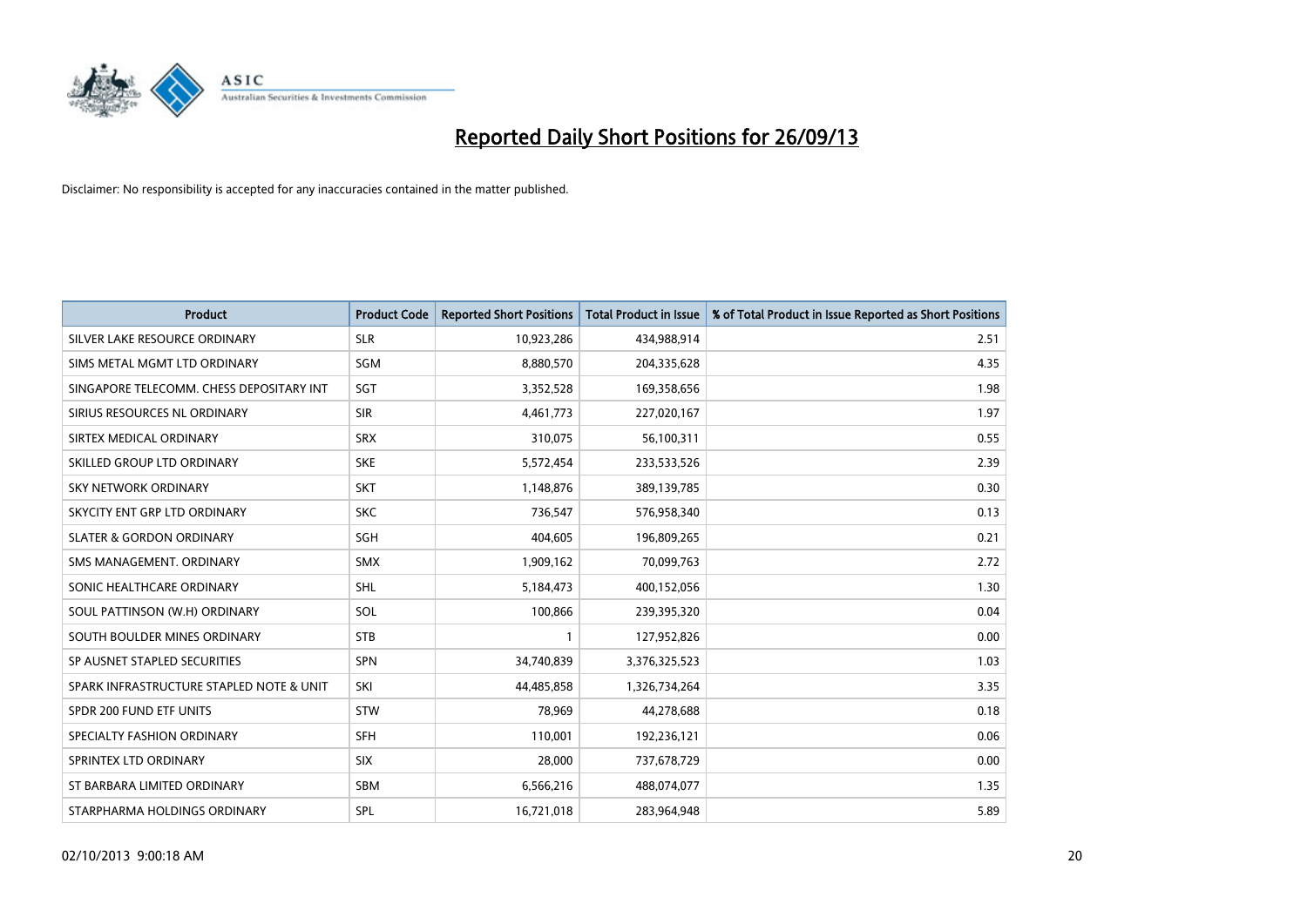

| <b>Product</b>                       | <b>Product Code</b> | <b>Reported Short Positions</b> | <b>Total Product in Issue</b> | % of Total Product in Issue Reported as Short Positions |
|--------------------------------------|---------------------|---------------------------------|-------------------------------|---------------------------------------------------------|
| STEADFAST GROUP LTD ORDINARY         | <b>SDF</b>          | 198,104                         | 500,873,408                   | 0.04                                                    |
| STHN CROSS MEDIA ORDINARY            | <b>SXL</b>          | 8,337,965                       | 705,099,800                   | 1.18                                                    |
| STOCKLAND UNITS/ORD STAPLED          | SGP                 | 15,461,145                      | 2,305,750,747                 | 0.67                                                    |
| STRAITS RES LTD. ORDINARY            | SRQ                 | 31,522                          | 1,164,150,159                 | 0.00                                                    |
| STW COMMUNICATIONS ORDINARY          | SGN                 | 3,817,741                       | 403,828,512                   | 0.95                                                    |
| SUNCORP GROUP LTD ORDINARY           | <b>SUN</b>          | 4,254,806                       | 1,286,600,980                 | 0.33                                                    |
| SUNDANCE ENERGY ORDINARY             | <b>SEA</b>          | 157,443                         | 462,611,982                   | 0.03                                                    |
| SUNDANCE RESOURCES ORDINARY          | <b>SDL</b>          | 49,248,463                      | 3,072,110,985                 | 1.60                                                    |
| SUNLAND GROUP LTD ORDINARY           | <b>SDG</b>          | 43.027                          | 181,710,087                   | 0.02                                                    |
| SUPER RET REP LTD ORDINARY           | <b>SUL</b>          | 1,453,228                       | 196,731,620                   | 0.74                                                    |
| SWICK MINING ORDINARY                | <b>SWK</b>          | 1,000,000                       | 216,690,473                   | 0.46                                                    |
| SYD AIRPORT STAPLED US PROHIBIT.     | <b>SYD</b>          | 20,082,685                      | 2,194,322,759                 | 0.92                                                    |
| SYRAH RESOURCES ORDINARY             | <b>SYR</b>          | 2,465,114                       | 147,867,623                   | 1.67                                                    |
| <b>TABCORP HOLDINGS LTD ORDINARY</b> | <b>TAH</b>          | 24,394,178                      | 754,274,706                   | 3.23                                                    |
| TALISMAN MINING ORDINARY             | <b>TLM</b>          | 1,557                           | 131,538,627                   | 0.00                                                    |
| TANAMI GOLD NL ORDINARY              | <b>TAM</b>          | 41                              | 587,548,523                   | 0.00                                                    |
| TAP OIL LIMITED ORDINARY             | <b>TAP</b>          | 99,384                          | 241,608,606                   | 0.04                                                    |
| TASSAL GROUP LIMITED ORDINARY        | <b>TGR</b>          | 362,144                         | 146,507,029                   | 0.25                                                    |
| <b>TATTS GROUP LTD ORDINARY</b>      | <b>TTS</b>          | 12,097,989                      | 1,402,714,027                 | 0.86                                                    |
| TELECOM CORPORATION ORDINARY         | <b>TEL</b>          | 6,493,928                       | 1,817,238,564                 | 0.36                                                    |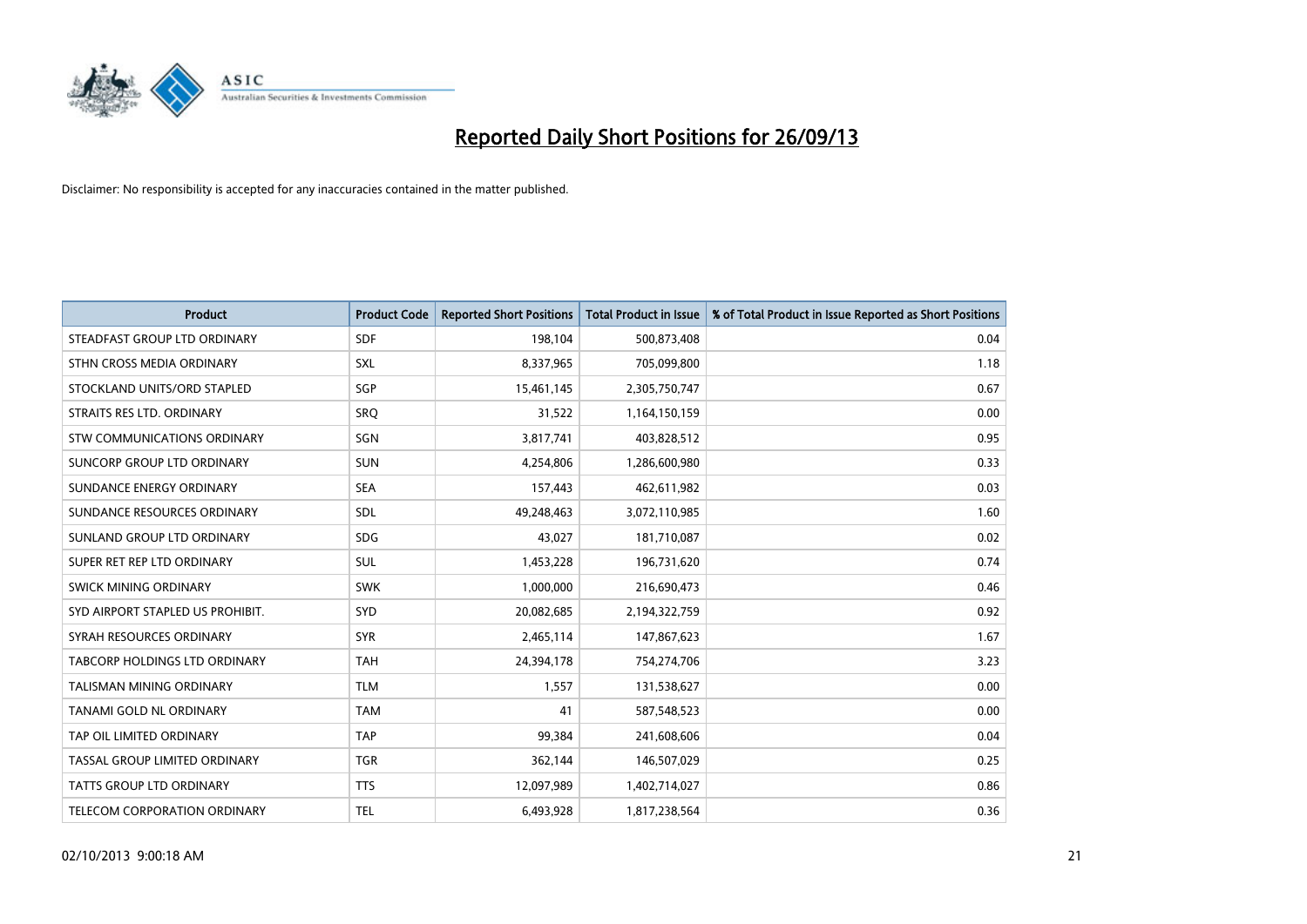

| <b>Product</b>                        | <b>Product Code</b> | <b>Reported Short Positions</b> | <b>Total Product in Issue</b> | % of Total Product in Issue Reported as Short Positions |
|---------------------------------------|---------------------|---------------------------------|-------------------------------|---------------------------------------------------------|
| TELSTRA CORPORATION, ORDINARY         | <b>TLS</b>          | 18,609,398                      | 12,443,074,357                | 0.15                                                    |
| TEN NETWORK HOLDINGS ORDINARY         | <b>TEN</b>          | 136,060,313                     | 2,586,970,845                 | 5.26                                                    |
| TERANGA GOLD CORP CDI 1:1             | <b>TGZ</b>          | 839,407                         | 174,196,016                   | 0.48                                                    |
| THE REJECT SHOP ORDINARY              | <b>TRS</b>          | 1,806,704                       | 28,826,248                    | 6.27                                                    |
| THORN GROUP LIMITED ORDINARY          | <b>TGA</b>          | 60,737                          | 148,897,155                   | 0.04                                                    |
| <b>TIGER RESOURCES ORDINARY</b>       | <b>TGS</b>          | 2,224,305                       | 674,770,269                   | 0.33                                                    |
| TOLL HOLDINGS LTD ORDINARY            | <b>TOL</b>          | 25,903,070                      | 717,133,875                   | 3.61                                                    |
| TORO ENERGY LIMITED ORDINARY          | <b>TOE</b>          | 150,001                         | 1,041,936,676                 | 0.01                                                    |
| TOX FREE SOLUTIONS ORDINARY           | <b>TOX</b>          | 1,165,448                       | 132,519,859                   | 0.88                                                    |
| TPG TELECOM LIMITED ORDINARY          | <b>TPM</b>          | 2,038,653                       | 793,808,141                   | 0.26                                                    |
| TRADE ME GROUP ORDINARY               | <b>TME</b>          | 360,793                         | 396,032,974                   | 0.09                                                    |
| <b>TRANSFIELD SERVICES ORDINARY</b>   | <b>TSE</b>          | 50,147,310                      | 512,457,716                   | 9.79                                                    |
| TRANSPACIFIC INDUST. ORDINARY         | <b>TPI</b>          | 17,437,679                      | 1,578,563,490                 | 1.10                                                    |
| TRANSPACIFIC SPS NON-CUM SETUP PREF.  | <b>TPAPA</b>        | 589                             | 2,500,000                     | 0.02                                                    |
| TRANSURBAN GROUP TRIPLE STAPLED SEC.  | <b>TCL</b>          | 4,675,260                       | 1,485,500,376                 | 0.31                                                    |
| TREASURY GROUP ORDINARY               | <b>TRG</b>          | 33,931                          | 23,070,755                    | 0.15                                                    |
| TREASURY WINE ESTATE ORDINARY         | <b>TWE</b>          | 21,001,857                      | 647,227,144                   | 3.24                                                    |
| TROY RESOURCES LTD ORDINARY           | <b>TRY</b>          | 1,164,532                       | 167,730,292                   | 0.69                                                    |
| TWENTY-FIRST FOX INC A NON-VOTING CDI | <b>FOXLV</b>        | 1,292,705                       | 1,613,992,341                 | 0.08                                                    |
| TWENTY-FIRST FOX INC B VOTING CDI     | <b>FOX</b>          | 238,833                         | 1,112,242,654                 | 0.02                                                    |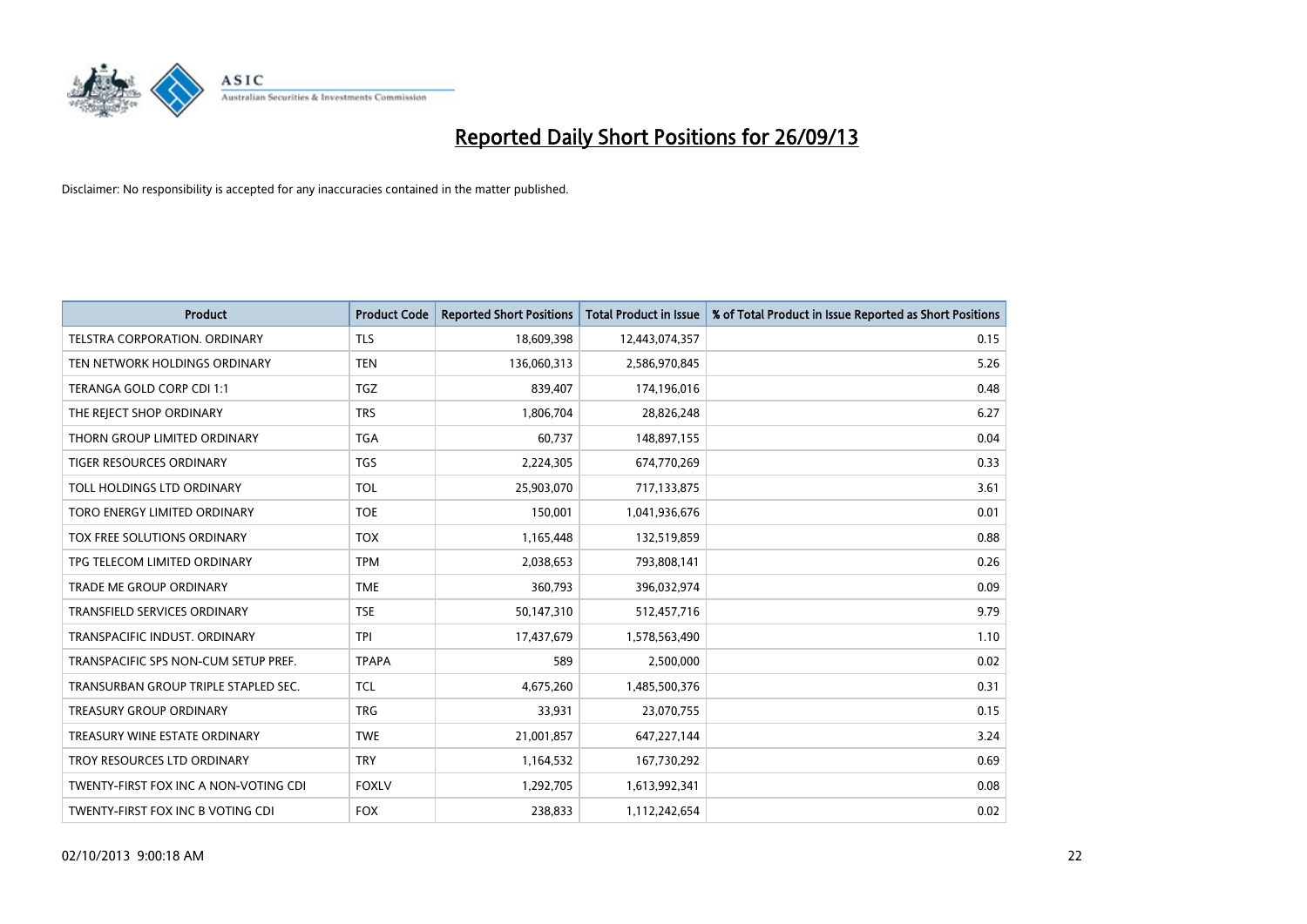

| <b>Product</b>                         | <b>Product Code</b> | <b>Reported Short Positions</b> | <b>Total Product in Issue</b> | % of Total Product in Issue Reported as Short Positions |
|----------------------------------------|---------------------|---------------------------------|-------------------------------|---------------------------------------------------------|
| <b>UGL LIMITED ORDINARY</b>            | UGL                 | 21,471,686                      | 166,511,240                   | 12.90                                                   |
| UNILIFE CORPORATION CDI 6:1            | <b>UNS</b>          | 7,954                           | 275,763,432                   | 0.00                                                    |
| UXC LIMITED ORDINARY                   | <b>UXC</b>          | 83,000                          | 308,906,770                   | 0.03                                                    |
| <b>VENTURE MINERALS ORDINARY</b>       | <b>VMS</b>          | 193,000                         | 287,320,170                   | 0.07                                                    |
| VILLA WORLD LTD. ORDINARY              | <b>VLW</b>          | 45,567                          | 80,038,863                    | 0.06                                                    |
| <b>VILLAGE ROADSHOW LTD ORDINARY</b>   | <b>VRL</b>          | 301,045                         | 159,486,203                   | 0.19                                                    |
| <b>VIRGIN AUS HLDG LTD ORDINARY</b>    | VAH                 | 154,108,318                     | 2,589,840,317                 | 5.95                                                    |
| <b>VIRTUS HEALTH LTD ORDINARY</b>      | <b>VRT</b>          | 145,603                         | 79,536,601                    | 0.18                                                    |
| VISION EYE INSTITUTE ORDINARY          | <b>VEI</b>          | 263,109                         | 160,284,112                   | 0.16                                                    |
| <b>WATPAC LIMITED ORDINARY</b>         | <b>WTP</b>          | 37,326                          | 184,332,526                   | 0.02                                                    |
| WEBJET LIMITED ORDINARY                | <b>WEB</b>          | 2,581,196                       | 79,397,959                    | 3.25                                                    |
| <b>WESFARMERS LIMITED ORDINARY</b>     | <b>WES</b>          | 28,287,308                      | 1,006,677,196                 | 2.81                                                    |
| WESFARMERS LIMITED PARTIALLY PROTECTED | <b>WESN</b>         | 188,133                         | 150,516,402                   | 0.12                                                    |
| WESTERN AREAS LTD ORDINARY             | <b>WSA</b>          | 20,988,216                      | 196,862,806                   | 10.66                                                   |
| WESTERN DESERT RES. ORDINARY           | <b>WDR</b>          | 2,867,168                       | 392,768,317                   | 0.73                                                    |
| WESTFIELD GROUP ORD/UNIT STAPLED SEC   | <b>WDC</b>          | 11,259,889                      | 2,168,299,076                 | 0.52                                                    |
| WESTFIELD RETAIL TST UNIT STAPLED      | <b>WRT</b>          | 11,723,872                      | 2,995,945,800                 | 0.39                                                    |
| WESTPAC BANKING CORP ORDINARY          | <b>WBC</b>          | 26,082,699                      | 3,103,729,084                 | 0.84                                                    |
| WHITE ENERGY COMPANY ORDINARY          | <b>WEC</b>          | 34,643                          | 322,974,494                   | 0.01                                                    |
| WHITEHAVEN COAL ORDINARY               | <b>WHC</b>          | 78,675,425                      | 1,025,692,710                 | 7.67                                                    |